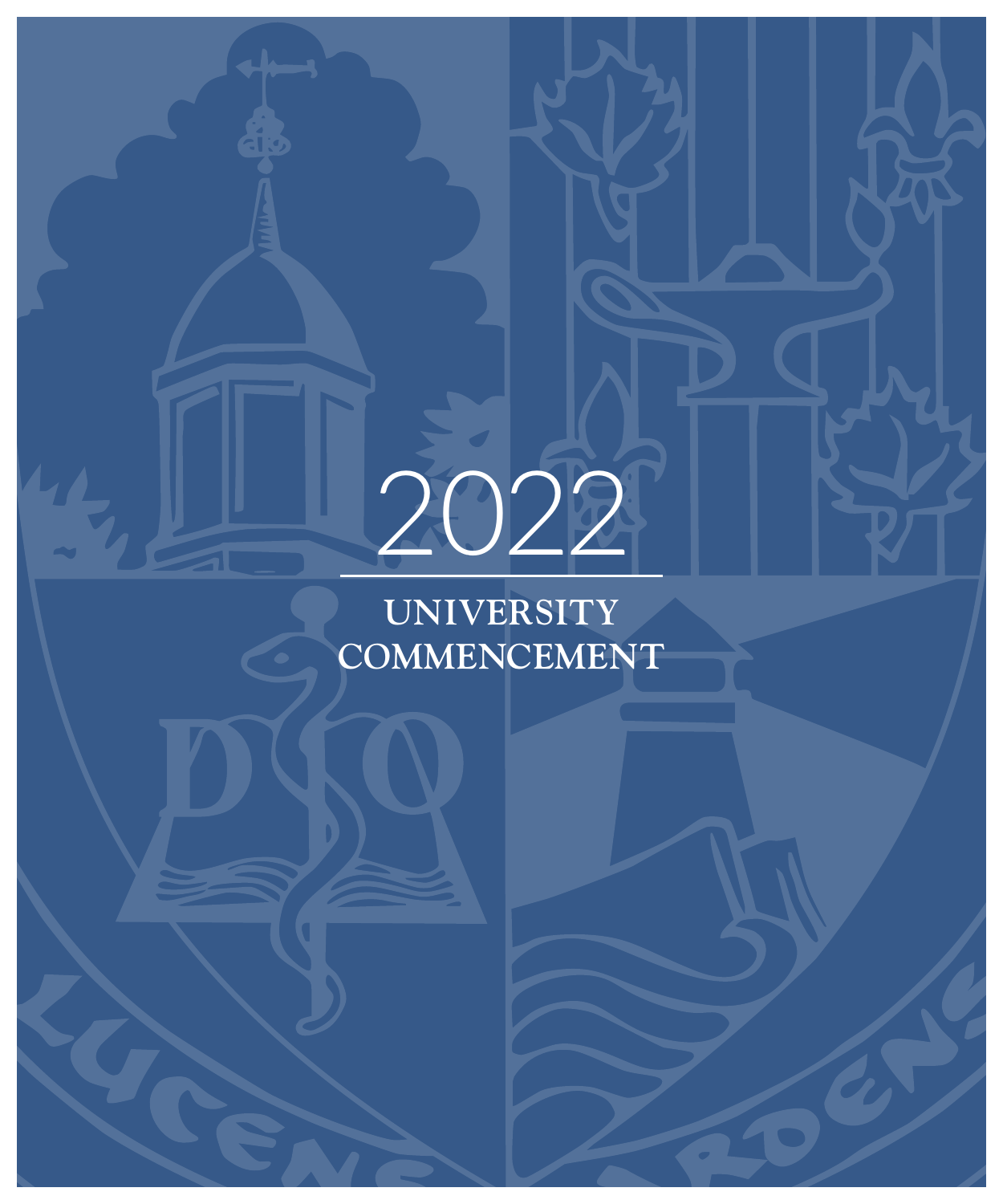

# UNIVERSITY COMMENCEMENT 2022

Saturday, May 21, 2022 Cross Insurance Arena | Portland, Maine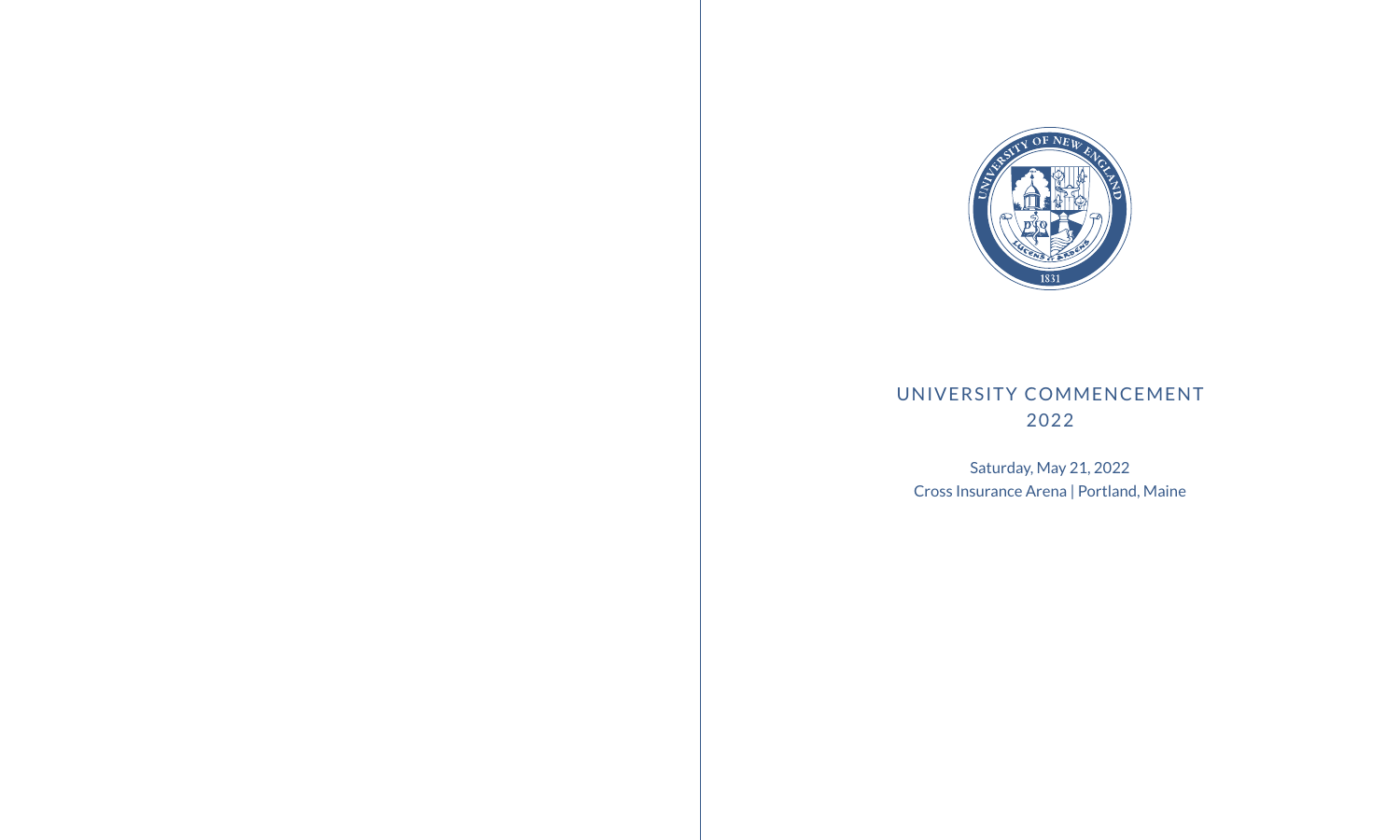# ABOUT THE UNIVERSITY OF NEW ENGLAND

The University of New England is Maine's largest private university, with two beautiful coastal campuses in Maine, a one-of-a-kind study-abroad campus in Tangier, Morocco, and an array of flexible online offerings. In an uncommonly welcoming and supportive community, we offer hands-on learning, empowering students to make a positive impact in a world full of challenges. We are the state's top provider of health professionals and home to Maine's only medical and dental colleges, a variety of other interprofessionally aligned health care programs, and nationally recognized degree paths in the marine sciences, the natural and social sciences, business, the humanities, and the arts. Visit **www.une.edu**

# "AMERICA THE BEAUTIFUL"

*Lyrics by Katharine Lee Bates Music by Samuel A. Ward*

O beautiful for spacious skies, For amber waves of grain, For purple mountain majesties Above the fruited plain! America! America! God shed His grace on thee And crown thy good with brotherhood From sea to shining sea!

O beautiful for pilgrim feet Whose stern impassioned stress A thoroughfare of freedom beat Across the wilderness! America! America! God mend thine every flaw, Confirm thy soul in self-control, Thy liberty in law!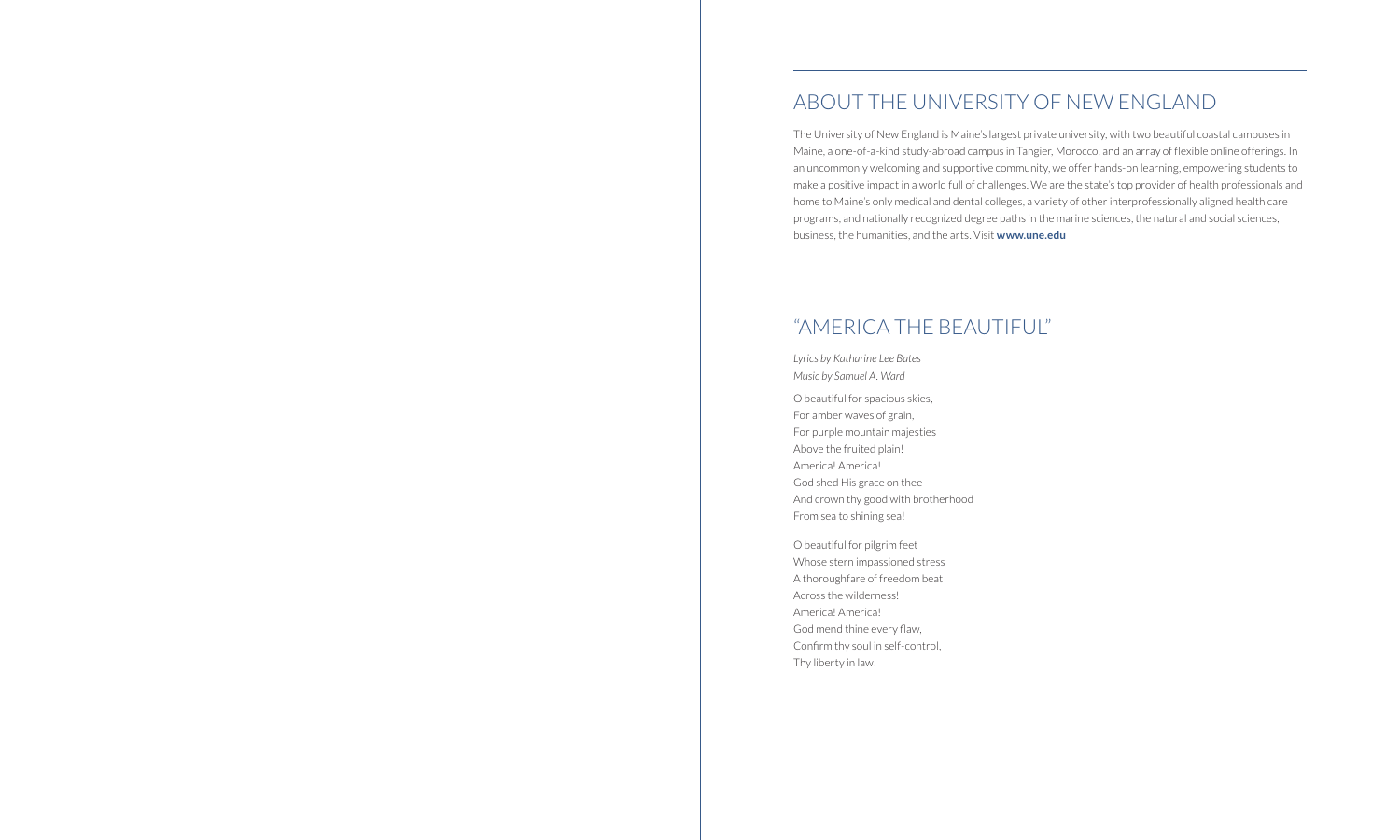# THE POMP BEHIND THE CIRCUMSTANCE *Ceremonial Symbols*

#### **GONFALONS**

A gonfalon is a banner suspended from a crossbar that bears a school's name and university seal. The name dates back to medieval times in Florence, Italy, where each neighborhood was represented at a town meeting, known as a "confalone," by its own flag, which displayed a unique coat of arms. Eventually, the word "confalone" became associated with the flag itself. Gonfalons were later used to identify households, fighting units, or offices. Religious communities used them to represent holy symbols during processions. During the Renaissance and Enlightenment periods, gonfalons gained popularity at educational institutions to symbolize different schools and disciplines within an institution. Each college within the University of New England is represented today by its own gonfalon, carried by a student, known as a "gonfalonier," who leads their college in the processional.

#### THE GOWN

The history of the academic gown goes back to the 12th century. During this period everyone — both men and women, royalty, lay folk, clerics, tradesmen, students — wore long flowing robes. The apparel varied in elegance according to the rank and wealth of the owner, from simple rough worsteds to rich gold brocades wrought with tassels and trimmed with colorful velvet and rich furs. It was in this period that the first organized bodies of learning were formed. From the gowns worn in the "universities" of the period have evolved the academic costumes of today.

The bachelor's gown is of simple design falling straight from a rather elaborate yoke with long pointed sleeves. The gown worn by a master has long, closed, somewhat fuller sleeves, which reach nearly to the wearer's knees. The arms go through slits at the elbow, giving the appearance of short sleeves. The doctoral gown is cut much fuller and has large bell-shaped sleeves. The gowns are usually, but not always, black, and those of bachelors and masters are generally devoid of ornamentation. The doctoral gowns are distinguished by the five-inch velvet panel around the neck and down both sides of the front, as well as three-inch velvet bars sewn on each sleeve.

The color of the velvet trim may be black or may indicate the nature of the degree of the wearer. For example, the color designating a Doctor of Philosophy is dark blue; a Doctor of Medicine, green; a Doctor of Education, light blue; a Doctor of Science, golden yellow; a Doctor of Humanities, white; a Doctor of Law, purple.

#### THE HOOD

The hood seems to have had a somewhat practical origin. Medieval monks used their hood for two purposes: to protect their shaved heads in the winter and as containers in which to collect alms.

Today the hood serves as the most symbolic part of the academic regalia by which the observer can ascertain the level and kind of degree. At three feet long, the bachelor's hood is the smallest. The velvet trim along the edges, indicating the nature of the degree, is two inches wide. The master's hood is three feet, six inches long and has a three-inch velvet trim. The doctor's hood is four feet long, has a five-inch wide trim, and is further distinguished by panels at the sides. The colorful interior of the hoods, visible from behind, indicates by hue the degree-granting institution.

Look for the following hoods today: Master of Public Health (salmon), Master of Science in Applied Nutrition (gold), Master of Science in Athletic Training (Sage), Master of Science in Education (light blue), Master of Science in Health Informatics (gold), Master of Science in Nurse Anesthesia (navy blue), Master of Health Care Administration (drab), Master of Occupational Therapy (gold), Master of Science Biological Sciences (goldenrod), Master of Science Marine Sciences (goldenrod), Master of Science Physician Assistant (yellow), Master of Social Work (citron), Doctor of Dental Medicine (lilac), Doctor of Education (light blue), Doctor of Osteopathic Medicine (green), Doctor of Pharmacy (olive), and Doctor of Physical Therapy (teal).

**\*** Certificate of Advanced Graduate Study (post-Master's) in Education signified by a single blue cord.

#### THE MACE

The University Mace serves as a symbol of authority, just as it did in the Middle Ages when a mace bearer accompanied an official taking office or opening court. From the 16th century in England and since colonial days in America, it has become a symbol of office used in ceremonies and is carried by the procession leader or mace bearer.

#### ACADEMIC HONORS

Undergraduate students graduating with academic honors will be recognized for their academic excellence by cords of different colors draped around their necks. *Summa cum laude* (gold), *magna cum laude* (blue), *cum laude* (silver).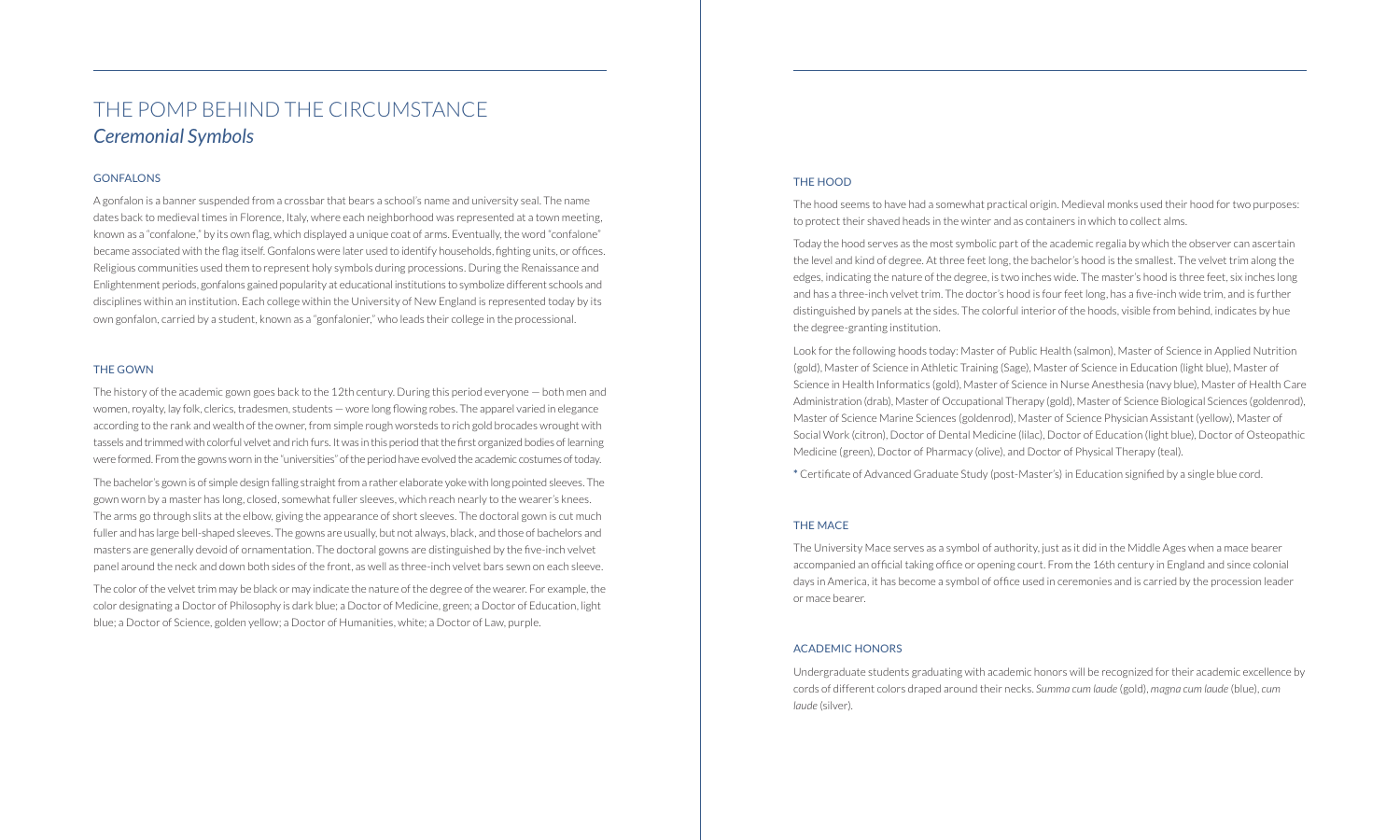#### COLLEGE OF ARTS AND SCIENCES UNDERGRADUATE HONORS PROGRAM

The CAS Honors Program provides high-performing students with first-hand exposure to scholarship and research. Students apply to the program and then complete and publicly defend a research-based honors thesis. They will be recognized by a solid red cord.

#### MILITARY SERVICE HONORS

The University is proud to recognize students serving or who have served in the various military branches of the United States of America. Graduating students currently serving in the U.S. military and veterans will be recognized by red, white, and blue cords.

#### ACADEMIC HONOR SOCIETIES

*Alpha Chi* (National Honor Society) White stole with blue and green Greek letters *Chi Alpha Sigma* (National College Athlete Honor Society) Black/gold cord with tassels *Delta Omega* (Public Health) Peach and black stole with Greek letters *Omicron Kappa Upsilon* (Dental Medicine) Blue/gold cord with tassels *Phi Alpha* (Social Work) Blue/gold cord with double knot *Phi Alpha Theta* (History) Red/blue cord with mixed tassels *Pi Alpha* (Physician Assistant) Blue/green cord with tassels *Pi Theta Epsilon* (Occupational Therapy) Gold/blue cords *Psi Chi* (Psychology) Insignia pin, platinum/dark blue cord with mixed tassels *Rho Chi* (Pharmacy) Purple/white cord with tassels *Sigma Phi Alpha* (Dental Hygiene) White stole with purple braid edging and gold insignia *Sigma Theta Tau* (Nursing) Purple cord with tassels

#### LEADERSHIP RECOGNITION

Beyond academic honors, many students will don other symbols of their participation and leadership in various professional organizations, societies, and student groups. Look for the many solid and multicolored braided cords, medallions, stoles, and pins. All are worn to recognize the outstanding achievements, contributions, and involvement of our graduates.

# DEBORAH MORTON SOCIETY 2022

Named after long-time Westbrook Seminary/Westbrook Junior College educator Deborah Nichols Morton, the Deborah Morton Society Award honors and recognizes outstanding women with strong ties to Maine who have combined high distinction in their careers with a record of public service or whose volunteer leadership in civic, cultural, or social causes has been exceptional. These awards will be presented at the annual Deborah Morton Society Convocation on June 10, 2022, on the Portland Campus.

#### 2021 AWARD RECIPIENTS:

**Linda Cross Godfrey,** President, Atlantic Leadership Center **Nancy Grant,** Advancement Officer, Portland Trails **Susan Hammond,** Executive Director, Four Directions Development Corporation **Janet Mills,** Governor of Maine

#### 2022 AWARD RECIPIENTS:

**Lise Pelletier**, Former Director, Acadian Archives at University of Maine, Fort Kent; President, Maine Acadian Heritage Council

**Hannah Pingree**, Director, Governor's Office of Policy Innovation and the Future

**Julia Sleeper-Whiting**, Co-Founder and Executive Director of Tree Street Youth Center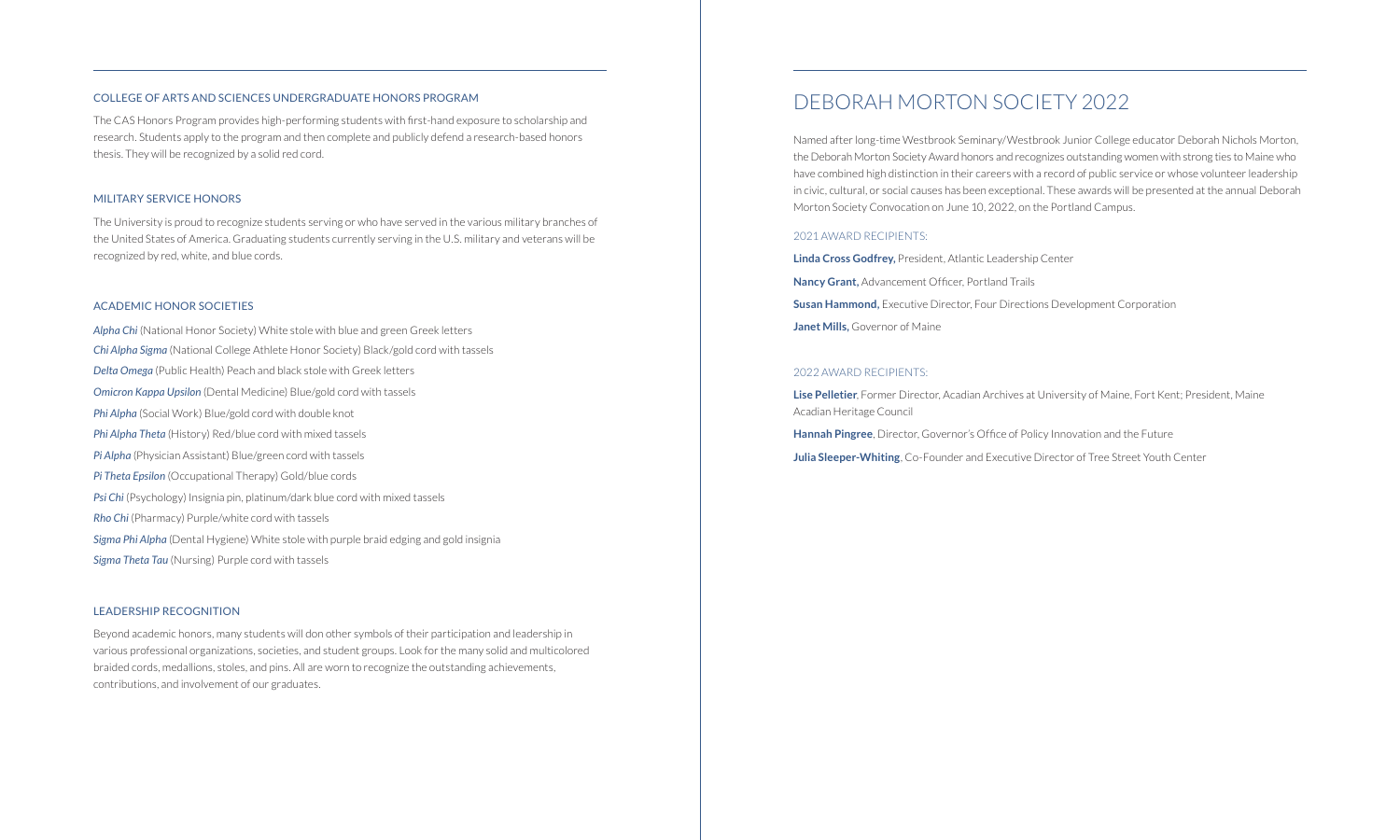# STUDENT AWARDS 2021

#### **MAROON AWARD**

#### Outstanding Graduating Seniors, Westbrook College of Health Professions

The Maroon Award is presented each year to two undergraduate students in the Westbrook College of Health Professions — one on the Biddeford Campus and one on the Portland Campus. The recipients, nominated by faculty and staff, serve as role models to others by demonstrating and maintaining high academic standards, superior leadership qualities, collaborative working relationships, and a record of service to improve the quality of life for others.

BIDDEFORD CAMPUS AWARD RECIPIENT: **Sydney Marie Wolf,** Social Work

PORTLAND CAMPUS AWARD RECIPIENT: **Sandra Chavez,** Nursing

#### **JACQUES DOWNS AWARD**

#### Outstanding Graduating Senior, College of Arts and Sciences

The Jacques Downs Award is bestowed upon the most accomplished senior student in the College of Arts and Sciences on the Biddeford Campus. The recipient, nominated by faculty and staff, is selected based upon academic achievement, scholarly work, and service considerations during their time of study at the University.

#### AWARD RECIPIENT: **Emily Lauren Williams,** Psychology



#### JONATHAN HAIDT, Ph.D. *Commencement Speaker Honorary Degree Recipient, Doctor of Humane Letters*

Jonathan Haidt is a social psychologist at New York University's Stern School of Business. He received his Ph.D. from the University of Pennsylvania in 1992 and taught for 16 years at the University of Virginia. Haidt's research examines the intuitive foundations of morality and how morality varies across cultural and political divisions. Haidt is the author of The New York Times bestsellers *The Righteous Mind* (2012) and *The Coddling of the American Mind* (2018, with Greg Lukianoff). In 2019 he was inducted into the American Academy of Arts and Sciences, and was chosen by *Prospect* magazine as one of the world's "Top 50 Thinkers." He has given four TED talks. His next book will be published in 2023: *Life After Babel: Adapting to a World We Can No Longer Share*. It is about how social media has altered the social operating systems of people, institutions, and democracies in ways that may lead to failure, unless major changes are made.



### DAVID EVANS SHAW *Honorary Degree Recipient, Doctor of Science*

A prominent American business and social entrepreneur with extensive global leadership experience in science-based companies, investment management, and social impact NGOs, David Shaw has helped build more than a dozen successful technology companies as a CEO, board member, or investor. These companies, employing more than 15,000 people worldwide, harness modern science to address important needs in health care and other markets. Early in his career, Shaw helped build a leading global consulting firm in food and agriculture.

Shaw's career has included extensive public service in science, arts, conservation and public policy. He has served on the faculty of Harvard's John F. Kennedy School of Government and the advisory board of the Center for Public Leadership. He is a founding director of the U.S. Olympic and Paralympic Museum, chair-emeritus of The Jackson Laboratory, and treasurer emeritus of the American Association for the Advancement of Science. He has also been a global leader in science-based conservation of nature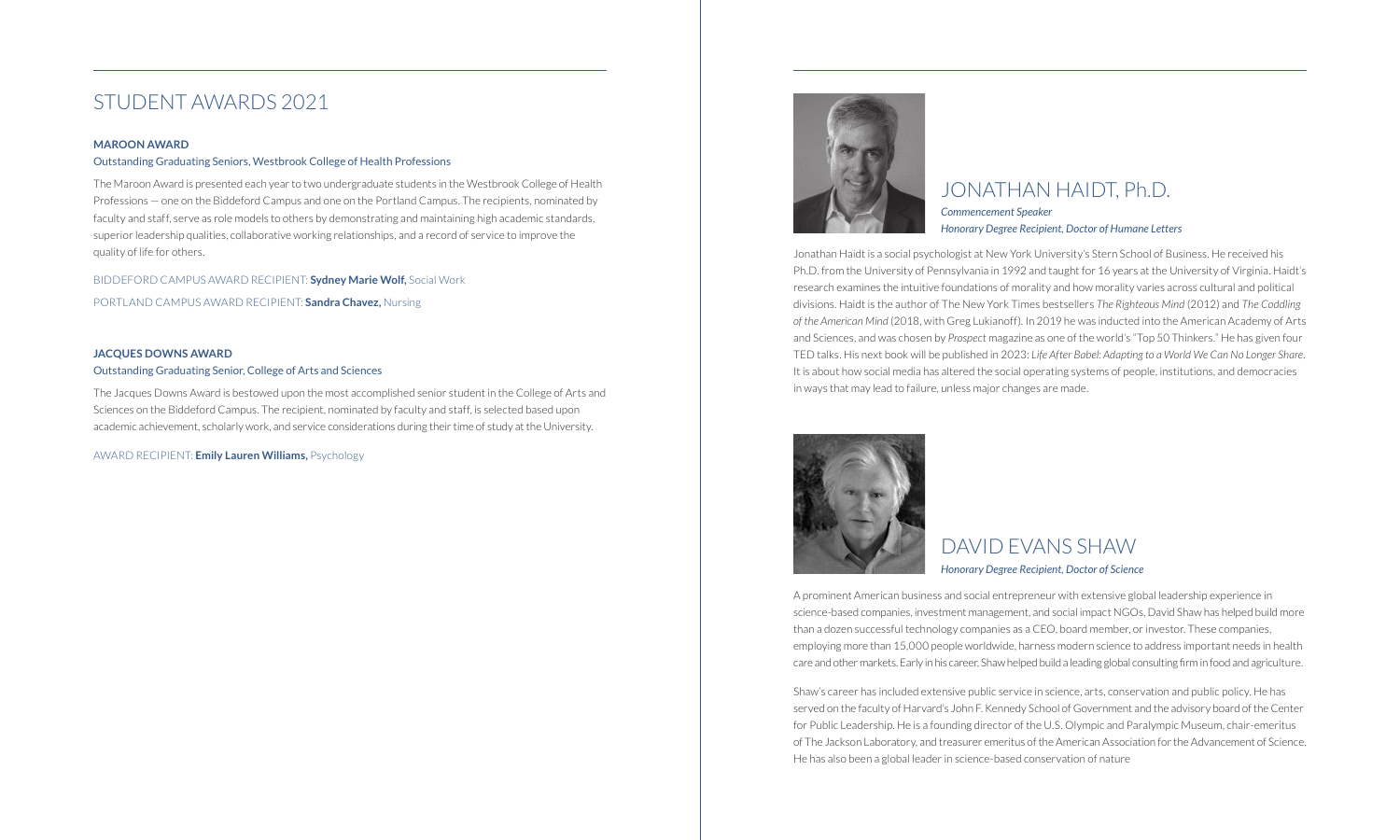# ORDER OF CEREMONIES

MUSICAL SELECTIONS Portland Brass

PROCESSIONAL Claddagh Mhor Pipe Band, Portland Brass

MACE BEARER Kenneth L. McCall, Pharm.D., *Chair of the Faculty Assembly*

#### PROCESSIONAL GONFALONIERS

College of Arts and Sciences: Emily Lauren Williams, *Psychology* Westbrook College of Health Professions: Laura N. Scally, *Nursing* College of Professional Studies: Zachary M. York, *Applied Nutrition* College of Dental Medicine: Amber Elizabeth Hoffmeyer College of Osteopathic Medicine: Morgan Christine Reynolds

#### AMERICA THE BEAUTIFUL

Jozlyn (Jozie) Bolduc, *Bachelor of Science Candidate, Applied Exercise Science*

WELCOME Dan McCormack, *Chair, Board of Trustees*

OPENING REMARKS James D. Herbert, Ph.D., *President*

HONORS RECOGNITION Karen T. Pardue, Ph.D., *Provost*

HONORARY DEGREE PRESENTATIONS Jonathan Haidt, Ph.D., *Honorary Doctor of Humane Letters* David E. Shaw, *Honorary Doctor of Science*

#### COMMENCEMENT ADDRESS

Jonathan Haidt, Ph.D., *Honorary Doctor of Humane Letters Thomas Cooley Professor of Ethical Leadership, NYU-Stern School of Business*

#### PRESENTATION OF DEGREE CANDIDATES

Karen T. Pardue, Ph.D., *Provost* Jonathan Millen, Ph.D., *Dean of the College of Arts and Sciences* Sally McCormack Tutt, Ed.D., *Interim Dean of the Westbrook College of Health Professions* Beth Taylor-Nolan, Ph.D., *Dean of the College of Professional Studies* Nicole Kimmes, D.D.S., *Interim Dean of the College of Dental Medicine* Jane E. Carreiro, D.O., *Dean of the College of Osteopathic Medicine and Vice President for Health Affairs*

CONFERRING OF DEGREES James D. Herbert, Ph.D., President

WELCOME NEW ALUMNI AND TURNING OF THE TASSELS Regina Fisher Raboin SFC '77, P '09, P' 14, *Vice President, University of New England – Saint Francis College Alumni Council*

RECESSIONAL

Portland Brass

*Announcer* Curt Smyth, *Associate Director of Athletics*

*Faculty Marshals* Emily K. Dornblaser, Pharm.D., M.S., BCPS, *Assistant Dean for Interprofessional Education, Associate Professor, Critical Care Specialist* Ryan D. Hedstrom, M.S.T., *Associate Teaching Professor* Bernice Mills, RDH, M.S., *Assistant Dean for Clinical and Student Affairs*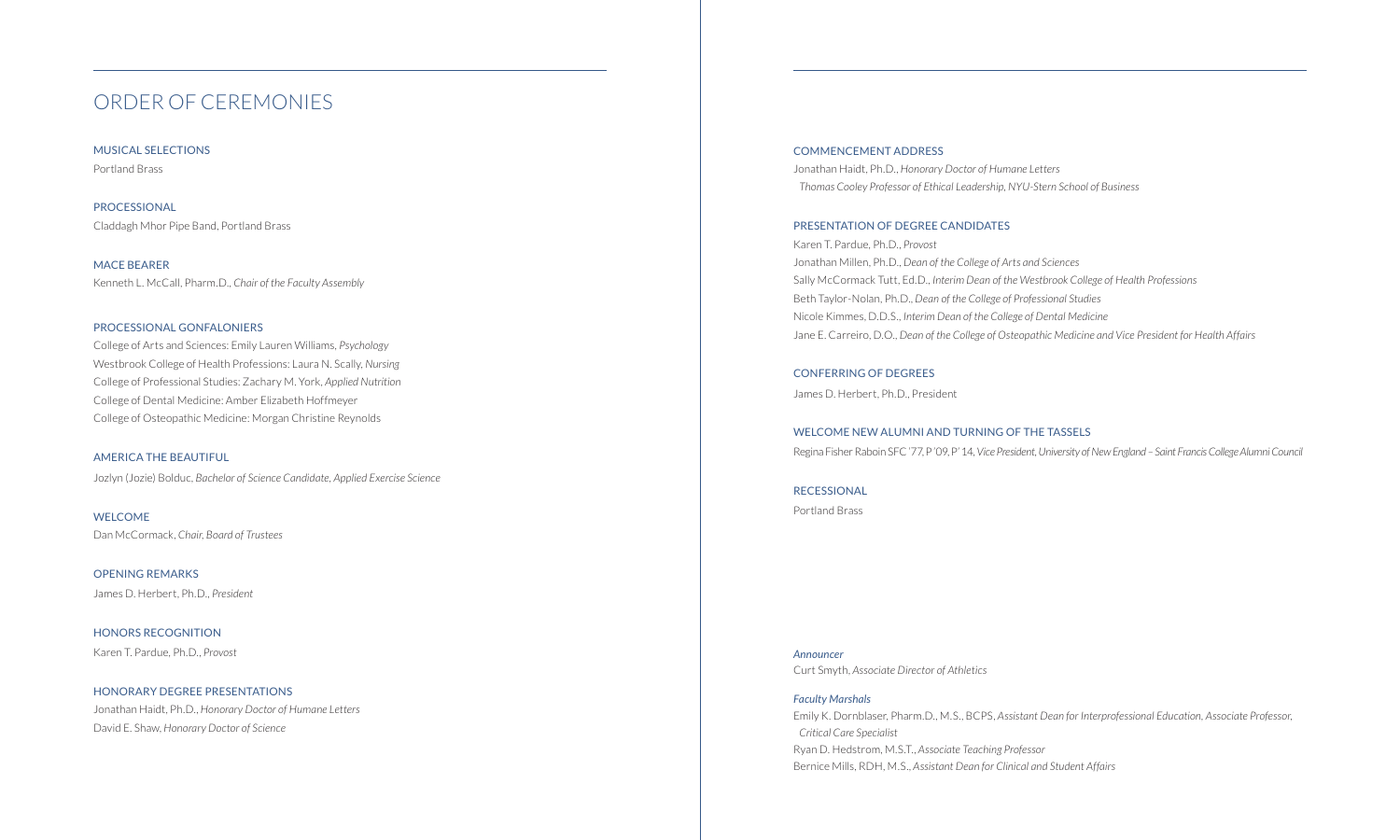# COLLEGE OF ARTS AND **SCIENCES**

#### BACHELOR OF ARTS

#### SCHOOL OF ARTS AND HUMANITIES

Jack Ernest Allsopp Taylor Mae Arnold Evelyn Mary Belmer\* Colton Benjamin Peter Michael Ciccarelli Olivia Rose Cigna\* Olivia A Cram Vivan E. Lizotte Laura Georgine Luchetti Nicholas W. Scarfo Elizabeth Sullivan\* Harrison W. Wardwell

#### SCHOOL OF MARINE AND ENVIRONMENTAL PROGRAMS

Logan Jean Barstow Robert Emilio Clark Kiara Rebekah Ann Frischkorn Haley Ann Griffin Courtney Anne Lavigne Alexandra Kay Michaud Montana Rose Stephens Fiona Katherine Thomas Hannah Mackenzie Welch

SCHOOL OF SOCIAL AND BEHAVIORAL PROGRAMS

Maggy Mae Aube Sara Maree Authier Amanda Catherine Barrese Eva Marie Bickford Luke E Colomey Michael Keenan Conry Lily Grace Damon Francis J. DeMers Alexis Rose Dyer Hannah Elizabeth Farewell Eric Scott Gardner Allison Grace Gervy Meghan Michelle Hamilton Ashley Nicole Karpowicz Ashley Nicole Kelley Meredith E. Kennedy Lucia Christina Koss Mason Reid Lagasse Jack C. Lamont Kristen J. Lebel Myiah Nichole Lockett Crystina Alexandria Mendolia Emily Ann Ramsey Thomas Mackay Rasmussen Scott K. Roy Keagan Rose Stenstrom Gregory Tsisar John Dodds Upton Jaiden Elmenia Veal Emily Lauren Williams Terrence James Ziccardi

#### **BACHELOR** OF SCIENCE

#### SCHOOL OF BIOLOGICAL SCIENCES

Jumana Alhanfy Nathaniel C. Alsup Christopher Andrews Galen Patrick Arnold Geoffrey Christopher Barber Evelyn Mary Belmer\* Parker Benjamin Belsky Amy Bhagaloo Jessica Bhagaloo Samantha Maria Blau Kyle Richard Boucher Christopher Edward Bourn Ryan Patrick Breen Libby K. Breznyak Taylor L. Brouillette Nathan W. Brown Nolan L. Cabral Nicole Marie Cacciola Ricardo A. Castillo Noah Jeffery Charest Anthony Charles Chase Nicolas Aurelio Ciraulo Faith Alexandra Coe Meghan Elizabeth Cookson Caleb Tyler Couillard Julianna Marie Davis Christopher James DeYoung Justin Dixson Sarah Ann Virginia Drake Allison C. Dumond Jillian B. Dusseault Stephanie V. Erickson Sydney-May Marie Ericson Labina Faizizada

Samuel Jason Farrington Chloe E. Fekete Rossini Alvarez Felix Allison Ann-Mary Frechette Amelia Evangeline Freeman Grace Kathryn Frohock Haley Lee Gagne Ethan Clarence Gagnon Connor M. Galardo Shelby A. Gerrior Kayla Marie Gray Jacob Edward Hickey\* Meryl Hila Heather G. Howard Keisha R. Jackson Jillian Elizabeth Jarzabski Devin Alexander Jozokos Katrina Andreevna Kelley Tyla Nicole Kelley Isabel Kennedy Sidney Nicole Knox Nicholas David Lakeman Brady John Lamontagne Ruddy Julian Landry-Paulino Alexa Gabriella Lanteri Victoria Francis Cardinale Lattanzi Dongju Lee Robyn Belle Leuteritz Melanie Elizabeth Mansir Laura Lynn Martens Lyle Christine Massoia Paige Marie Matthews David Miles McKenzie Peyton Elizabeth McKeown Alayna Celeste Miller Colleen Theresa Moody Shea T. Mooney Megan Morrison Andrew P. Murphy Tyson Daniel Nadeau

Christine C. Nelson Danthanh Nguyen Zeneth Richina Nheb Elizabeth Ann O'Neil Cassandra Lee O'Toole Priyal Patel Urja Kamlesh Patel Samuel Pavlyuk Tyler Jerome Pellerin Deidra Lynn Perreault Peyton Paul Phillips Mikayla Anne Tweedie Pietkiewicz Marygrace Susan Polsinelli William Charles Prescott Alessandro Simpson Puddu Chanoy O'Brien Rhule Noah R. Spagnolo Willem Rijnbout-St.James Ashley Renee Roy Abigayle Clara Sanstrom Lauren Abigail Scanlan Olivia Marie Schultz Sarah Christie Smith Sreyneang Sok Georgia D. Sommer Brooke A. Sorbello Emilee Ann Soucie Julia Morrison Steeves Hannah Sue-Carol Storman Sydney Lynn Thompson Olivia Lynne Turchi Kelly M. Wagner Kiara Rosalyn Walker Chase Walter Alexis Marie Watson Cameron James Welch Madison Ann Willis Afnan Saleem Yahya Jiwon Taylor Yu James Edward Zanca

#### SCHOOL OF MARINE AND ENVIRONMENTAL PROGRAMS

Davin James Alexander Kai Sterling Alger Garrett R. Almeida Taylor E. Almeida Brian Andre Alper Shaylee A. Amidon Haylee Elizabeth Angster Haley Christine Arnold-Fuchs McKayla Corin Arsenault Colin John Birch\* Sean Christopher Breen Bethany E. Brodbeck Emma Katherine Burke Steven Blake Carroll Tehya Natane Casey Hayden L. Cohan Nicole Jeanne Corriveau Julia Marie Crocker William David Curtin Jr. Matthew Scott Deyette Katelyn Ann Dimm Emily A. Dolan Erin Grey Dougherty Paige Victoria Dugan Nicholas Stephen Esposito\* Samuel Stephen Fuller Taylor Frances Gibson Ashlee Rose Griffith Caitlyn Lee Guerra Natalie Ruth Felicity Guertin Olivia Joan Hardy Drew William Haschig Dean L. Hernandez\* Spencer William Hokanson Garrett Thomas Hooper Emily Elizabeth Hunt Cameron David Indeck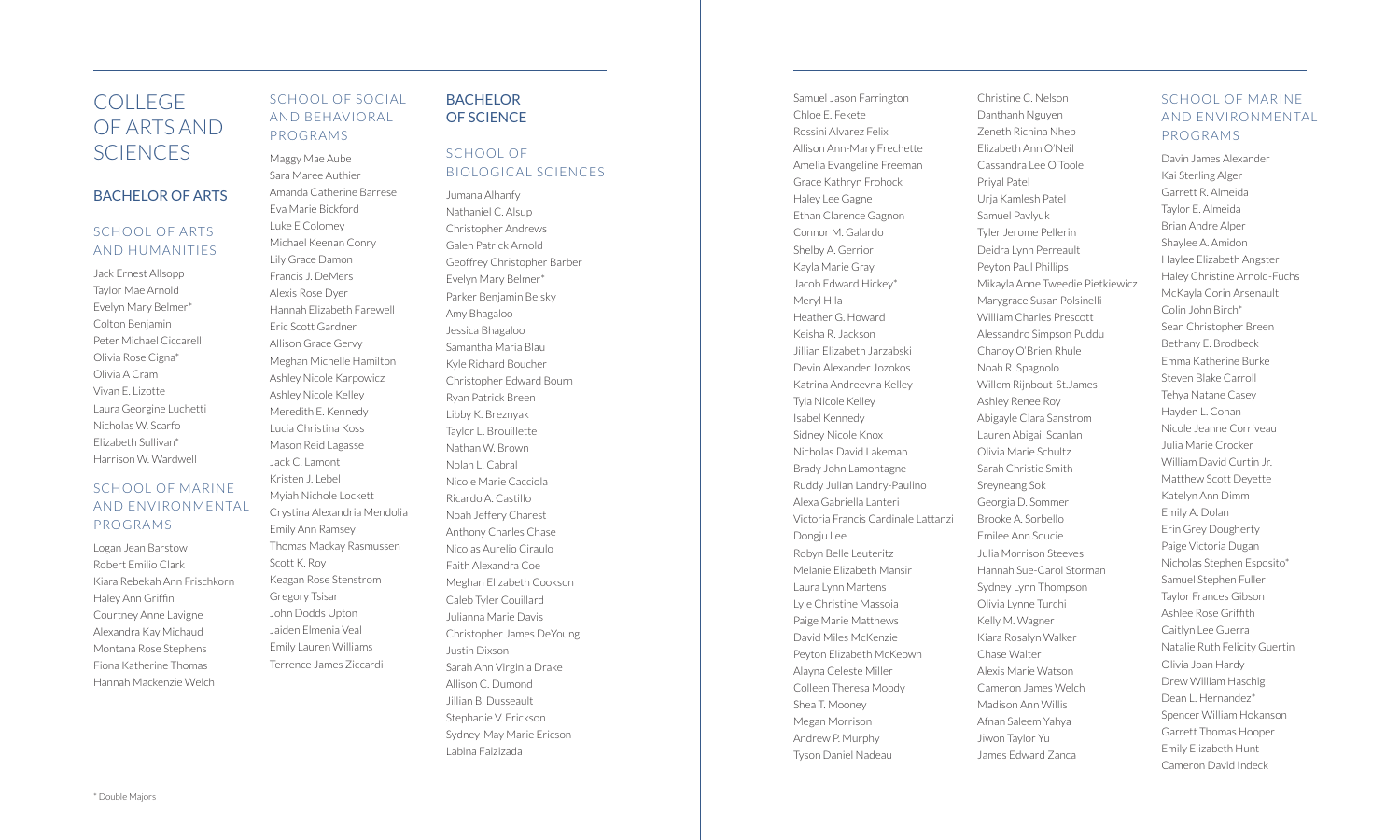Emma Elizabeth Jones Sarah Ann Joseph Sean J. Keeley Jessica Elaine Kinsey Kemp Andrew Nicholas Kemper Alexandrea Michelle Kendall Hannah Grace Korper Benjamin Ryan LaFreniere Emily Meghan Lewis Kai Jeremy Ludden Danielle Josephine Mahlert Julia E. Mast Nathan Henry Metayer Ethan W. Meyer Jordan Kelsey Paine\* Samuel Webster Palmisano\* Ruth Ann Pelletier Sara Ruth Piehler Lydia Margaret Pinard Dylan Gary Quadros Tessa Marie Rock Emily Rottino Elena George Shippey Jessy Ann Shore Lily Marie Simon Thomas Russell Smith Bradley Spear Naomi Vittoria Turner Alexander Romeo Vitarelli George Herrick Wales IV Kristen Susann Wurth\* Ryan James Zimmermann

#### SCHOOL OF MATHEMATICAL AND PHYSICAL SCIENCES

Zahraa Alsilawi Shanley Bree Camara Kylie Antonia DeFeo Julia Marie Gordon Trevor Brandon Johnson

Robyn R. Rawle Hunter Elizabeth St. Pierre Jacob Walker Todd

#### SCHOOL OF PROFESSIONAL PROGRAMS

Franco Harris Abbatessa Aaron Andrew Aragon Kaitlin M. Babineau Jordan Thomas Bagshaw Kaylee A. Blake Emily Anne Box Molly Jean Cadogan\* Colin Christopher Casamento Olivia Rose Cigna\* Julian Christopher Connerton Baylee Alexandra Cox Cody Charles Crocker Molly Ruth Daley Liam R. Darcy Derek John DeSantis Jeremy Roman Diaz Evan M. Dodge Brendan Michael Donohue Lucas Michael Doucette James Paul Elser Drew Lawrence Forsley Gunnar Payne Fryzlewicz Peter S. Garrard Talia Marie Grover Zoe Agnes Santacroce Henderson Brent Thomas Hill Bailey Mackenzie Holt Paige Hussey Sophie Danielle Ireland Kyle Alexander Kennedy Joseph Thomas Kucky Margaret Carter Landry Kayla P. Lowe Jared P. Magno

Jack O. Mahoney Taylor Jean Mara Tatyana Mary Markovich Isabella Rose Martin Nola Moira McErlane Alexander P. Melhuish Theodore Max Miller Caralyn Piper Morell Alexander Mark Morganti Kendra Erin Murray Colin Joseph Nee Maxwell Michael Odryna Samuel Webster Palmisano\* Charles Patrick Pearl IV Jonathan David Petrow Delaney Mirelle Prentiss Andrew Llewis Progin Matthew Christopher Remavich Jamie Carol Roy Ryan David Sargent Patrick John Schena Tyler Michael Seltenreich Anthony Tui Senesombath Curtis Micheal Shepard Jared Simkewicz Keegan Scott Stanton-Meas Christopher Dale Taggart Benjamin Paul Turbide Shannon Marie Upton Benjamin T. Vontz Alexander Branko Vukota Kristen Susann Wurth\*

#### SCHOOL OF SOCIAL AND BEHAVIORAL SCIENCES

Francesca Bea Asmus Danielle K. Barrington Abigail Marie Bernier Colin John Birch\* Morgan Linda Brown

Allison Kaitlyn Bunker Logan Marie Carabello Alyssa Jasmine Caradonna Makenna Hope Chaput Lauren Ashley Cisek Erica Lee Dimmick Giselle Marie Dion Abbigail Love Felix Grace Elizabeth Grenier Emma Jean Iddings Avery Kate Principe Jacob Michael Wysocki Keogh Megan L. Lupinski Sidney Jane Lyytikainen Skyler Rae Bianco McComas Brett Sly Miller Peter Kyle Neufeld Megan Marie Opsahl Jenna Veronica Pannone Stephanie Lynn Ruff Aubrey Michelle Sahouria Alexa Jordan Sarro Kelsie G. Schwantner Joshua Ronen Smestad Elizabeth Sullivan\* Camryn Ellyse Wirbal Connor Joseph Zrinko

#### MASTER OF SCIENCE

#### ENVIRONMENTAL SCIENCE

Tyler Gaetan Riendeau

#### MARINE SCIENCES

Hannah Frances Crull Samantha M. McPherson Andrew Robert Robinson Laura A. Romanovich Emilly Lynn Schutt Jessica Grace Vorse

#### PROFESSIONAL SCIENCE MASTERS

#### OCEAN FOOD SYSTEMS

Will Robert Bolduc Matthew Paul Chiasson Micah Lee Conkling Peter Hertig Craig Daniel Francis Delago Karalyn M. Falck Samuel J. Feldman Jared Allan Fuller Hillevi Elena Morris Jaegerman Jessica Marie Lindsay Franco Reed Pilone Louden Porter Jack Bristow Reynolds Cristina Sandolo Gina M. Scott Rachael Jeanne Suhie Sophie Anna Swetz William L. Walter Rebekah Love Campbell Woodburn

**WESTBROOK COLLEGE** OF HEALTH PROFESSIONS

#### BACHELOR OF SCIENCE

DEPARTMENT OF DENTAL HYGIENE Madeline Rose Antonetti Avery Brooke Backus Tayla M. Bando Camden Maxine Barry-Grant

Colleen Janet Belanger Alyssa Marion Bigos Jessica Sarah Brenna Katie Nicole Bridges Lauren Deanne Brown Rhylie Mae Bubier Lauren Faith Carey Taylor Thi Cassidy Lacey Marie Cheney Abigail Rebecca Clark Hayley Alexis Doss Hannah Kathryn Douglas Lindsey Nicole Drouin Sara Elizabeth Dupont Mallory Feenstra Brianna Marie Fontes Abigail Mariana Fraser Sadie Lyn Amanda Garceau Kaitlyn Rosalee Genest Michaela Annia Godzik Jillian Jean Gross Rebecca Lynn Hanscom Cassidy Althea Harriman Tina Thanh Hoang Lily Ani Humerian Molly Susan Jacques Sydney Amaral Jones Hannah Lynn Kaplan Tara Lee Kearney Kayley Rose Keogan Sarah Catherine Lorello Jaimie Anne Lynch Brittney MacAuley Audrey Rose Martin Jessica Rose Meyer Ariel Juliette Michaud Tuyen X. Nguyen Magnolia M. Nishan Ainsley Joyce Pagano Rachel Amber Pion Alyona Popov

Carley Gannett Quinn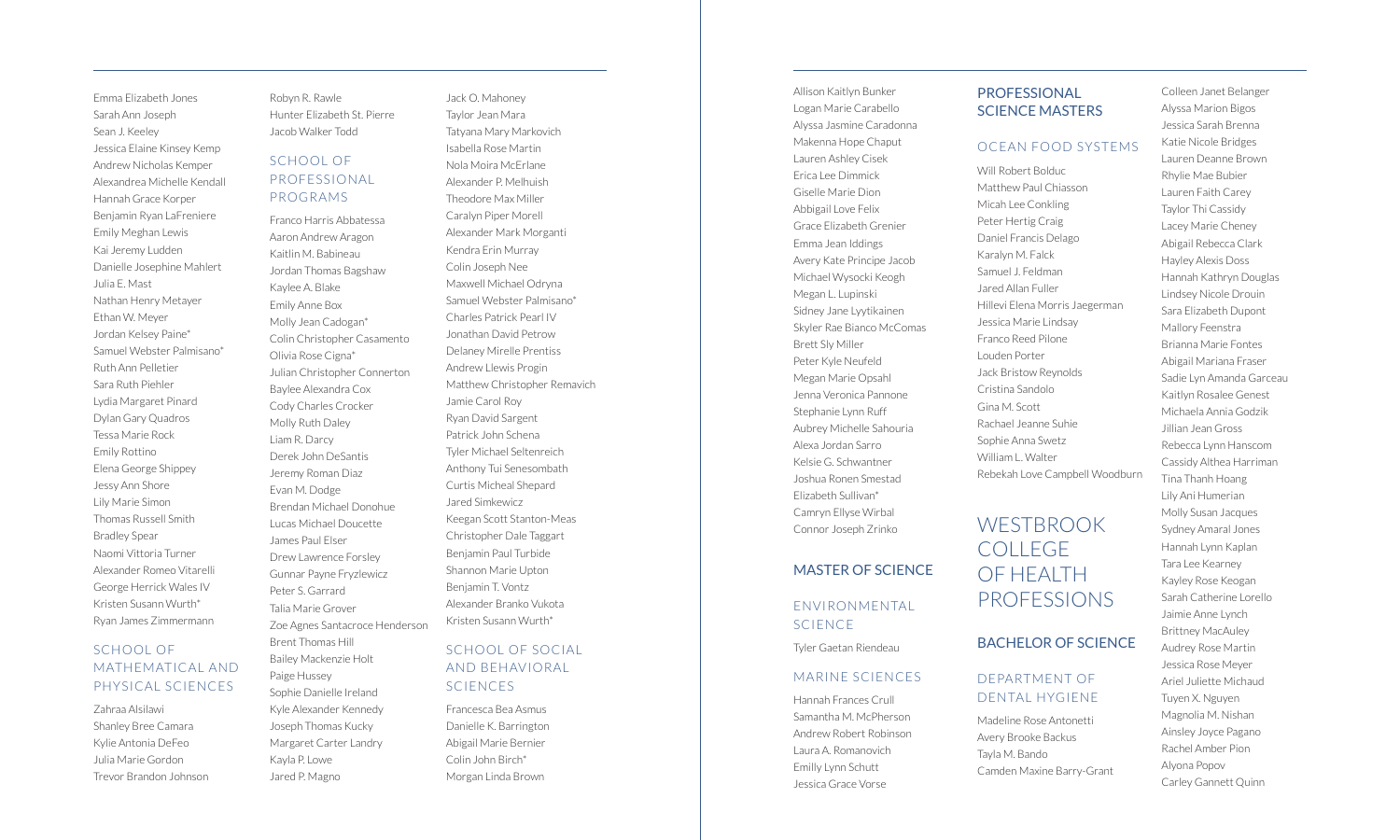#### Laney Alexia Richards Megan Marie Robert Kendra Alexia Swift Aleigh Ann Toof Erica Verville Chelsea Rae Villetta Shelby Alexandria Ward Stacy L. West

#### DEPARTMENT OF EXERCISE AND SPORT PERFORMANCE

Shane Patrick Alercio Alden Barrett Balboni Michelle Christine Barr Katheryn Mae Berger Jozlyn K. Bolduc Tyler Jeffrey Capen Matthew C. Cardona Danielle Paige Clymer Cameron Robert Allan Crocker Julia Louise Curro Michaela Ann Davis Alison DeFeo Eleanor M. Dekker Jared Christopher Duffy Alyssa W. Ehrenfried Megan Elizabeth Fecteau Natalie Marie Freeman Morgan A. Gamble Mackenzie Elise Gilmore Sean L. Gray Matthew Stephen Harkins Sidney Lynn Hurst Louis Paul Izzi Owen James Kelley Grace W. Libby Benjamin K. Lui Kellie Marie Mahoney Mackenzie Hall Mahoney

Taylor John Marsh Mia Grace Martel Jack Bradford Martin Matthew Whiting McLeod Caroline Meuse Austin Scott Morgan Carolyn Sue Nevin Brittany Lee Norman Victoria G. Powers Kyle T. Prior Mark Anthony Rella Caitlin Mary Riordan Alexandria Danielle Rousseau Elizabeth Jane Scheurich Connor J. Sirois Michael Patrick Spillane Karli R. Stroshine Jordan Kaylee Strum Trevor Nathan Therrien Jessica Elizabeth Tolzman Connor Alex Whitehead Ty Tobey Wilhelmsen Kathryn Julia Wilmot

#### DEPARTMENT OF HEALTH, WELLNESS AND OCCUPATIONAL STUDIES

Devon Elyse Haynes Aparicio Chloe Marie Armillotti Jordan Diana Banish Thomas J. Bartok III Wyatt J. Blackstone Lauren Elizabeth Boatright Victoria Eve Bowler Kaitlyn Elizabeth Bubnowicz Sarah Jean Burbridge Stephanie Ashley Burns Molly Jean Cadogan\* Rebecca Anne Corbett

Noelle Elizabeth Cote Gabriella A. Crugnale Emma Marie D'Abbraccio Jacob Edward Hickey\* Hannah Paige Hutchins Katelyn B. Hutchins Kaitlin Angela Kluge Elizabeth Ann Knell Julia A. Langlois Jonathan D. Laurie Hannah B. Libby Bailey Angeline Lynch Carter Philip Marquis Mackenzie Paige McHatton Abigail Nora McKenna Megan Brailey McLaughlin Taylor Michelle McPartlin Patrick Michael Mead Monique Millette Evan A. Moulton Grace Elizabeth Oliveira Caleigh Lyn Pimentel Kaitlyn M. Quirk Madalyn C. Sanborn Danielle S. Skinner Michaela Lynne Svendsen Gabriel Weston Tarbuck Sierra Marie Tartre Megan Grace Thomas Alicia Fionda Valeri Carly May Walker Shiloh Rae Yake

#### DEPARTMENT OF INTEGRATED HEALTH SCIENCES

Munib Abid\* Laura Judith Donaghey Benjamin John Jackson Grace Catherine Sabatino

#### Daniel Joseph Smith Benjamin Tougas

#### DEPARTMENT OF NUTRITION

Riley Madison Brooks Alexis Lorie Deguzman Alexandra Morgan Fowler Krystianna Kelley Ingalls Allison Marie Kelly Kailey Jayne Uresk

#### SCHOOL OF SOCIAL WORK

Allison B. Bolton Christine Constant Audrey Gavin Carlee Mae Michaud Sydney Marie Wolf

#### BACHELOR OF SCIENCE IN NURSING

#### SCHOOL OF NURSING AND POPULATION HEALTH

Munib Abid\* Phoebe Sky Anderson Grace Elaine Auger Ashleigh R. Austin Russell Baldocchi Kathleen Rose Barry Austin Lynn Bear Anna Christine Beaudet Nathalie Evelyn Cosmides Morgan Amy Benjamin Taylor Binney Ryder Daniel Blouin

Alyssa Rose Boilard Audrey Lynn Bourque Daisy Meredith Bryant Amanda Maria Bushway Evan Marie Carrell Hannah Marie Cassidy John Paul Caswell Abby Elizabeth Cavallaro Hajra Chand Sandra Chavez Rena Chen Kamryn Marie Compton David Alexander Correa Tessa Andria Crovetti Arman Dadras Kelley Marie Daly Rachel Anne DeBerardinis Taylor Mae Depot Madison Paige DeRosa Stephanie Marie DiFrancesco Diana Rae Elgin Mark Epelbaum Krista Lee Fletcher Caroline Danielle Ford Joanna M. Forristall Katerina Elena Gazis Kateri B. Gomes Alexandra N. Goodman Jennifer Elise Gore Katherine Brennan Griffin Tabitha Fogg Gruskowski Alexa Gullison Alexandra Jane Hall Katherine Rose Hancock Olivia Grace Harnum Bryn Heyland Jeffrey Charles Higbee Kate Howard Kathleen Humphries Allison Jane Hureau

Roxana Grace Hurlburt Kimberly Hurtado-Ibarra Uloaku Ireaja Grace Melone Jackson Brianna Theriault Johnson Aili Johnston Emma Mary Kast April Marie Kluthe Bianca Marie Krapian Rebecca Kryceski Katherine Ann Kukay Alyssa Marie Lambert John C. LaPointe Hallie Marie Latulippe Zyanna Marie League Nicole Marie Leblanc Jaclyn Lena Trevor Arthur Lewis Casey Hope Linchner Mikaela Grace Littlefield Samantha Lynn Ljunggren Kimberly Anne Loomis Caulene Marguerite MacBlane Emma Grace MacDonald Paige Cassidy Maheux Michael Anthony Mammone Alison Therese Martell Julia Anne Martens Savannah Marie Martin Alessandra Rose Martocci Maggie Noelle Maznicki Lauren Anna Mazzotta Kyle Edward McLaughlin Maeve Judith McPhail Hailey Marie McRea Bethany L. Merchant Abigail Marie Moisan Elise S. Moloney Jessica Eun jee Monroe Hailey Elizabeth Montminy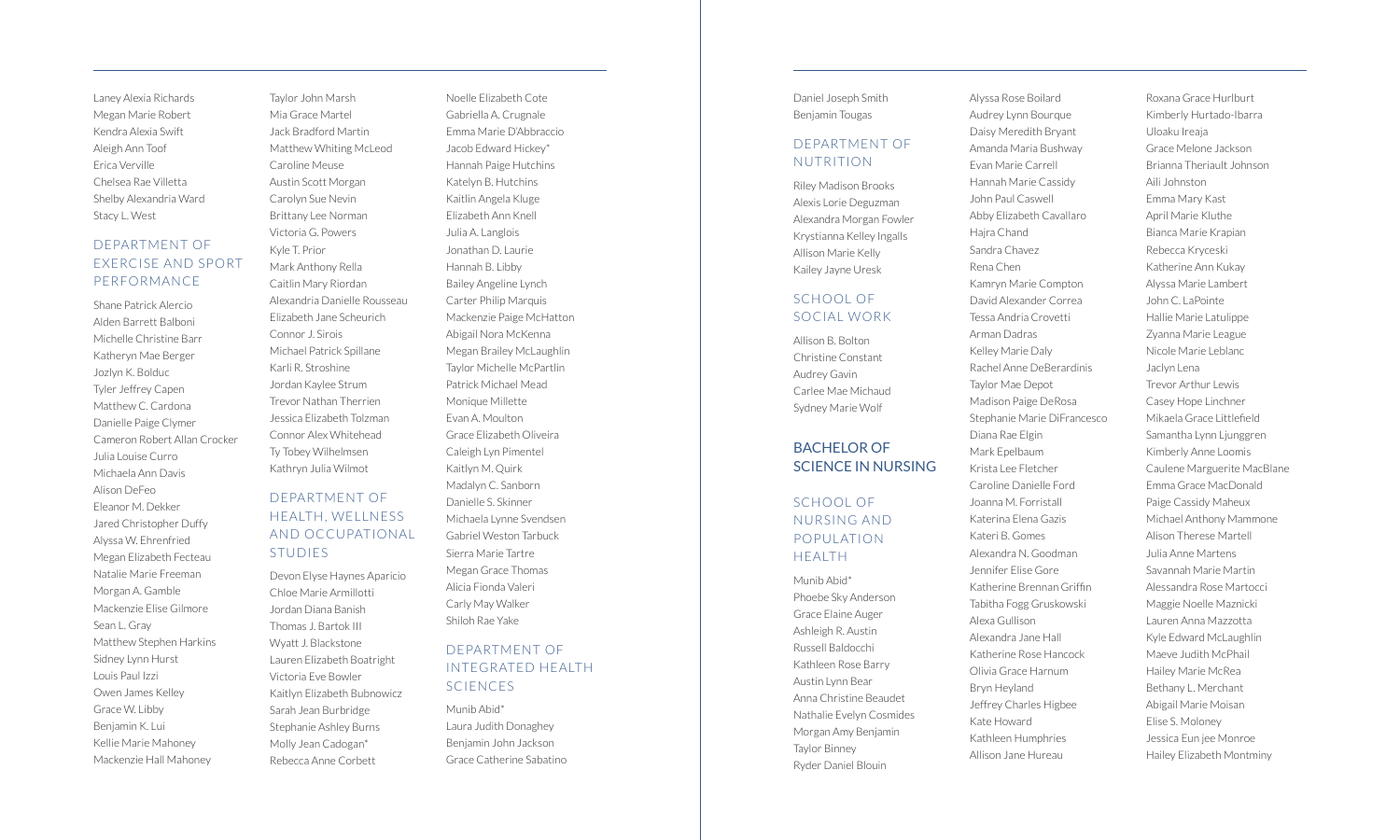Bailey A. Nitz Stephanie Gabrielle Pagan Julia Marie Paini Olivia Anne Paione Jasmine Melaney Parham Ivory Parker Dhara Vijay Patel Hayley Hedges Pylyp Jennifer D. Rancourt Elizabeth Louise Rando Riley Christopher Ray Emma Katherine Root Laura N. Scally Alexis Schneiderat Corinne Renee Shea Leah Alexandra Silverman Emily Ann Simpson Michael A. Steminsky Courtney Surette Kaylee Marie Toleos Alexis Lorraine Torres Brenly Treece Nicholas Robert Triggs Kiara Michelle Tully Kelli Claire Van Dam Joelle Ida May Viera Elizabeth Jane Walsh Karsyn Shayna Wheeler Harrison Stone Wilds Christina Wolf Sara Elisabeth Woodward Tyler Mark Wright Jenyssa Mae Yates Ebenezer Perfect Yeboah

# BACHELOR OF SCIENCE

#### PUBLIC HEALTH

Amanda Mary Gagne Owen Robert Nelson Olivia Marie Rando

#### MASTER OF SCIENCE

#### ATHLETIC TRAINING

Mariah Rose Aubin Elizabeth M Fuller Taylor Lillian Hopkins

#### NURSE ANESTHESIA

Novisi Abba Austin Taylor Anderson Nicolette Ariola Matthew Scott Austin Ashlie Margaret Ayotte Chandler William Barnes Elaina Marie Branco Sherry Dawn Bunker Richard H. Burns Michelle Calderini Raymund Claudio Denise Anne Coleman Jessica Coolidge Benjamin Richard Crawley Carla Marie D'Amour Joseph M. Earnhardt Soleil Mathieu Gibbs Jessica Gleba David Samuel Graham Samantha Rose Guzzi Jenna Nicole Hodges Colin A. Hulst Keisha Elsie Joyce Nicolette Elena Kapothanasis Jordan Ray Kelley Jami Lynn Lankin Christopher Robin Lee Marco Leeder Jaclyn Elizabeth Masters Ashley M. McDonald Robert Breckinridge Montague Natasha Kay Moody Corey Lee Mozisek Emanuel Nistrian Jarred Christopher Odor Aimee E. Schneider Megan M. Taylor Tobin Anthony Tollett Courtney Lynn Troisi Geoffrey Kamau Wahome Lien Caroline Woodin

#### OCCUPATIONAL THERAPY

Meagan Lynn Accardi Molly Elizabeth Arruda Katelyn Claudia Asmus Samantha Marie Auriemma Robyn Rose Barrett Samantha Galanty Belanger McKenna Christine Bender Samantha Joan Binnie Sarah Bonica Kailee Lynn Brace Michelle Catherine Browne Micaela Busack Nadira Canty Lydia Rose Christman Darren Chung Jessica Lee Collins Joelle N. Correia Alana Jane Currin Brianna DeLuca Megan Marie DeMorris Dorothy Kim Enomoto

Kyle Nelson Escovedo Lydia Leigh Farmer Lauren Mary Fedorchak Kylie Shanon Gardner Joolie Geldner Madeline Michelle Gendron Sarah Rose Hamlin Laura Hill Andrea Kathleen Hincks Anna Holmblad Julie Hsieh Hudson M. Hudson Kelsey A. Hughes Shannon Elizabeth Keavy Jolena Lin Lampron Aly Jean LeBlanc Trisha Dhenice M. Mabaet Kathryn Elizabeth Maiato Erin Marie McArdle Sage Paterson McKinney Joseph Edward Mooney Dakota S. Rogers Morgan Potvin Mary Alice Ryan Sade Salley Lula J. Sargent Madison Hines Stone Erin Katharine Sweeney Sarah Louise Titcomb Allison Joy Wigham Kathryn E. Willer Caroline L. Wilson Kolby Brooke Woods Corey Alexandra Young

#### PHYSICIAN ASSISTANT

Joshua Charles Abrams Tyler Atkinson John Edwin Baranowski Derek Anthony Bedami Kristyna Grace Bernatchez

Katherine E. Boyle Tamarah Marie Brousseau Brittany Lee Catling Aaron Jonathan Clark Marissa Hazel Clifford-Biederman Amelia Murphy Connell Talia Marie Cote Sadianne Amanda D'Andreti Samantha Marie Day Mara Rachel Rabin Discoe Robert Earl Downing Morgan Amber Dube Sarah E. Flynn Elizabeth Marie Harlow Karl Joseph Hurtubise Amanda Loretta Johnson Daly Anne Johnson Mia Kilekas Elizabeth Althea Kitchen Sarah Adrienne Lachapelle Michael John Lambrecht Spencer Frederick Lefebvre Keri L. Mavo Alden Chandler Milton Skye L. Murray Catherine Marie Napoli Nicholas Palmer Opolski Mary Parmenter Sarah E. Pasquine Katherine A. Pelletier Micaela Blaine Phillips Chris Pishev Matthew Christopher Prokey Morgan Jane Rodway Kenneth T. Sawyer Olivia Curtis Smith Ewelina W. Stanek Jason R. Stephansky Wesley A. Sulloway Alec Michael Walker Rebecca Kathleen Walsh

Anna Grace Arlena West Alexander Wharton Raymond James Zimmerman Rezeda Yakubovna Zinyatullova

#### MASTER OF SOCIAL WORK

Jennifer Marie Andersen Sydney K. Andreoli Alise Rose Anson Yacov Aviv Kayla Blackborow Graham Michael Botto Connor James Bry Allison Nicole Burt Eliza May Burwell Hayley Marie Chute Morgan Clattenburg Julia Dornbusch Todd L. Enders Elaina J. George Eva Wray Goldfinger Lynne M. Hatch John D. Kidney Tiarra M. LaPierre Connor O'Brien McSweeney Britney N. Merrill Danielle L. Mooers Christopher Robert O'Neil Katherine C. Perrin Kassandra Rose Pierce Abigail R. Pinkston Ericka M. Pyles Kristen Leigh Snyder Kelsey E. Teegan Laurel Catherine Tegtman Shanelle Elizabeth Wakita John Taggart Wass Madeline Bray Welch Amber M. Wilson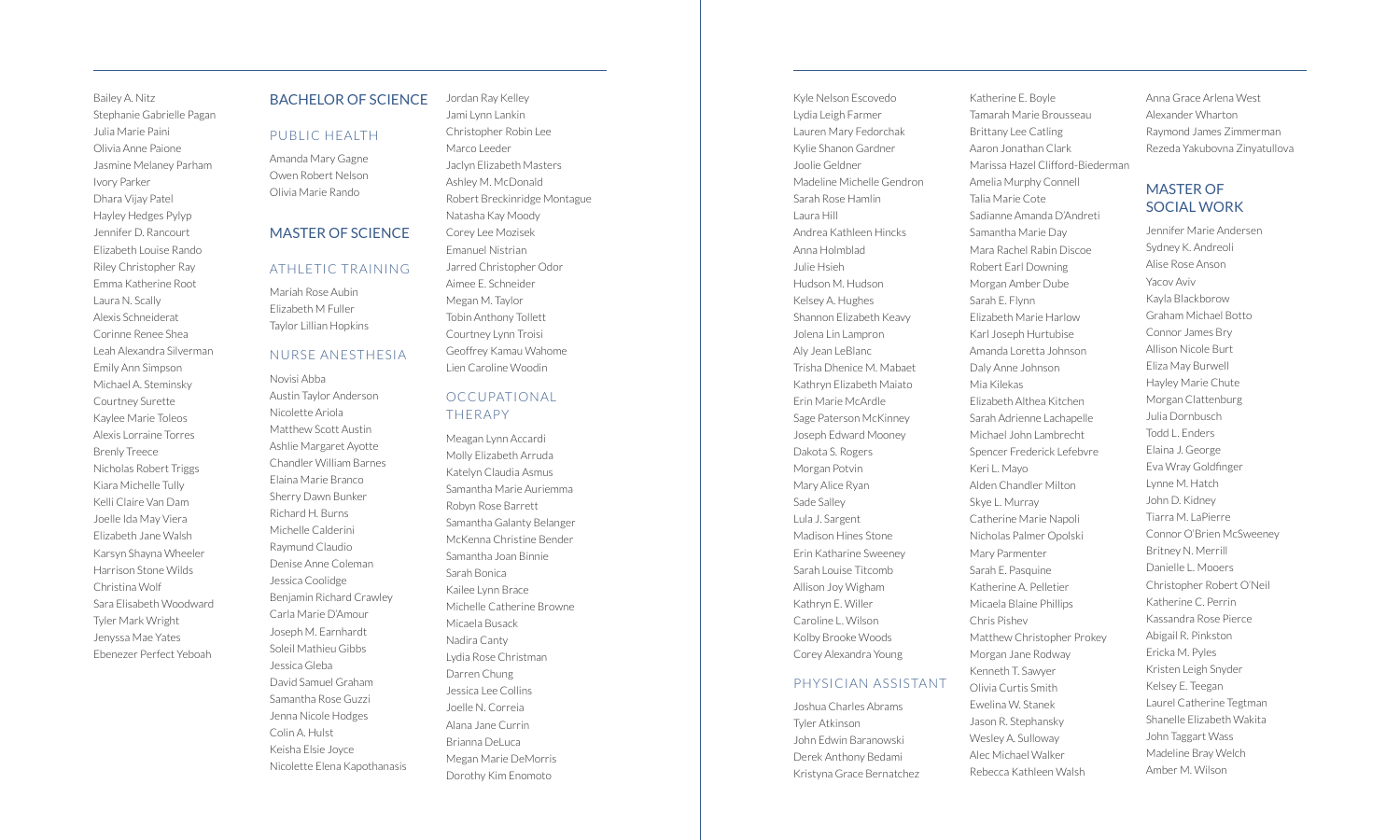#### DOCTOR OF **PHARMACY**

Selma Yasser Alani Steven Robert Anastas Tyler D. Boilard Kori J. Boucher Lauren Marie Brennan Julia Rose Busiere Autumn Rose Carlson Tyler Caron Michael R. Casale Julie M. Cleveland Cassidy Patricia Coyne Christopher L. Crowe Kristina Marie Deao Erica Mae Doubleday Jenna Marie Douglas Vince Dryer Courtney C. Duclos Nicholas Ralph Fisher Taylor Marie Fitch Jeremy G. Foster Emma Bridgette Garceau Michael Robert Gauvin Katalin Gosling Brianna M. Gower Daniel T. Hayes Stephanie Allin Hill Laura Holman Anel Guadalupe Jaquez Brock Joseph Johndro Noah Freeman Jones Anthony J. LaFreniere Michael John Lombard Sarah Ann Manuels Lea Nicole Martin Tara Lee McCarthy Kyle Thomas Menard Michaela L. Myerson MaKayla Ray Nadeau

Meghan Lynn Ney Milena Opielowski Savanna Page Patenaude Emily E. Poirier Meghan Elizabeth Reilly Melvin J. Rivera Hernandez Justin Michael Roderick Hunter Nicole Ross Olivia L. Rossetti Sandra M. Schipelliti Jessie C. Shiers Marlee S. Smith Nicole St. Louis Charlotte St. Louis Allison Renee Therien Haley Rose Torr Jacky Tsang Katherine Nichole Voynik Fanie Muika Wabwende Maria Xidias

#### DOCTOR OF PHYSICAL **THERAPY**

Magaret Oluwadamilola Adeloye Brendan M. Adler Kalyn R. Alibozek Matthew A. Anderson Jillian Elizabeth Battista Spencer Andrew Bourassa Hayden R. Buckhalt Ian Spencer Burgess Tyler L. Calimer Meaghan L. Cartier Megan E. Chapski Joseph Connor Nicole R. Constantineau Anna Bethany Cook Marissa Caroline Daly Kathryn Donna Davis Annelise Maria DePaulo

Lucas Michael Gagnon Erica Alice Guimond Sarah Elizabeth Haase Meghan Elizabeth Hickey Emily Nicole Hood Erica B. Ives Natalie Megan Johnson Hannah Suzanne Jones Andrew Benjamin Joyner Kayla Rey Kelly Kaitlin Elizabeth Knox Kyoung Koon Kong Alison M. Kuechler Jonathan Edward Lindau Taylor Marie Lockwood Michael Frederick Madore Kathryn G. Magee Ashley Taylor McCorry Lauren E. Montgomery Kaline Elizabeth Mulvihill Maryam Nahidian Parker Dean Nally Valerie M. Nesom Eric A. Norman Rachel J. Norman Katrina Le Pham Casey Lynn Poirier Alexandra Rahilly Sumin Seo Riley Osten Shea Julianne Lee Sheehan Li Shen Erika Simburger Holley Jennifer Sirois Cassidy Jae Sirois Kaleigh Marie Swainamer Teresa N. Thierer Suma Varanasi Jennifer D. Vasquez Lila Frances Williams

Laura Elizabeth Enk

#### Chad T. Winn Jillian Therese Witwicki Rachel Fallon Wright

# COLLEGE OF PROFESSIONAL **STUDIES**

#### MASTER OF SCIENCE

#### APPLIED NUTRITION

Felicia Nicole Bryant Kimberly M. Buonaiuto Dennis Jerome Fountain Morgan Frederick Shana Rose Garvey Sally Ghany Alyssa Grant Ashley Howell Lyndie Jaye Kelley Stephani Bates Knisley Jaclyn Marie Lingyak Alyson Rose Lunardelli Allison Isadora McErlain Dilshad Begum Mohammed Tara B. Murray Rachael Elizabeth Ryan Tunisia A. Scurry Howard Siu Amanda Soleim Lauren K. Sullivan Laura Walters Kristina Carol Wolf Zachary M. York

#### HEALTH INFORMATICS

Liddy J. Bileck Kevin Jon Earle Gonzalo Alberto Gomez Bria Ja'Net Miller Raymond C. Oleyourryk Braheem Tyrik Randall Arianna Jo Reichardt Katherine Sargent Tegan Swift Hunter Lee Turcotte

#### MASTER OF SCIENCE IN EDUCATION

Mara Jeannine Balboni Tyler Dale Berthiaume Jamie Marie Elaine Boissonnault Leanne Elizabeth Bordenca Andrea W. Brown Lori Ann Cloutier Matthew Christopher Coakley Annie Colesworthy Mary Elizabeth Condon Alexandra Lee Cookson Heather Lyn Cote Molly Emerson Dalton Rebecca Lynn Davis Alicia Christine Davis Kaylee Disher Michael Lawrence Doyle Elizabeth Jane Dyer Katie Lyn Emmons Shannon Taylor Fleming Mark William Gregoire Lynne M. Grigelevich Patricia Ann Hafener Jocelyn Margaret Hargis Heather M. Hickey Bryan Thomas Hoy

Kristina Rose Junco Taylor George Kavanagh Leaha Marie Lillian Keene Jay Keough Kaitlyn Elizabeth Kinney Karl A. Koenigsbauer Despina Kozulcali Rachael Kvech Elizabeth A. LeBlanc Jacqueline Justine Lesniak-**Brothers** Alyssa Thompson Littlefield Stephanie Taylor Lopez Rebecca Kate McGlone Erin Smith McGovern Mollie McKinley Lindsay Girard McNaughton Elizabeth Ann McVey Marco Robert Minnocci Sara Morris Kayla Michelle Nault Ana Milagros Olmo Beal Tamzin Reagh Partridge Mary V. Pinette Anthony John Popielarczyk Karen P. Ruszkowski Brittany Saello DeKilia Jovan Sessoms Morgan Leigh Shea Ashley Anne Smith Alison Stankiewicz Anna Grace Stowell Christopher J. Titone Janet Ann Trainor Julie Wasilewski Marcie West Jillian Leigh Rushton White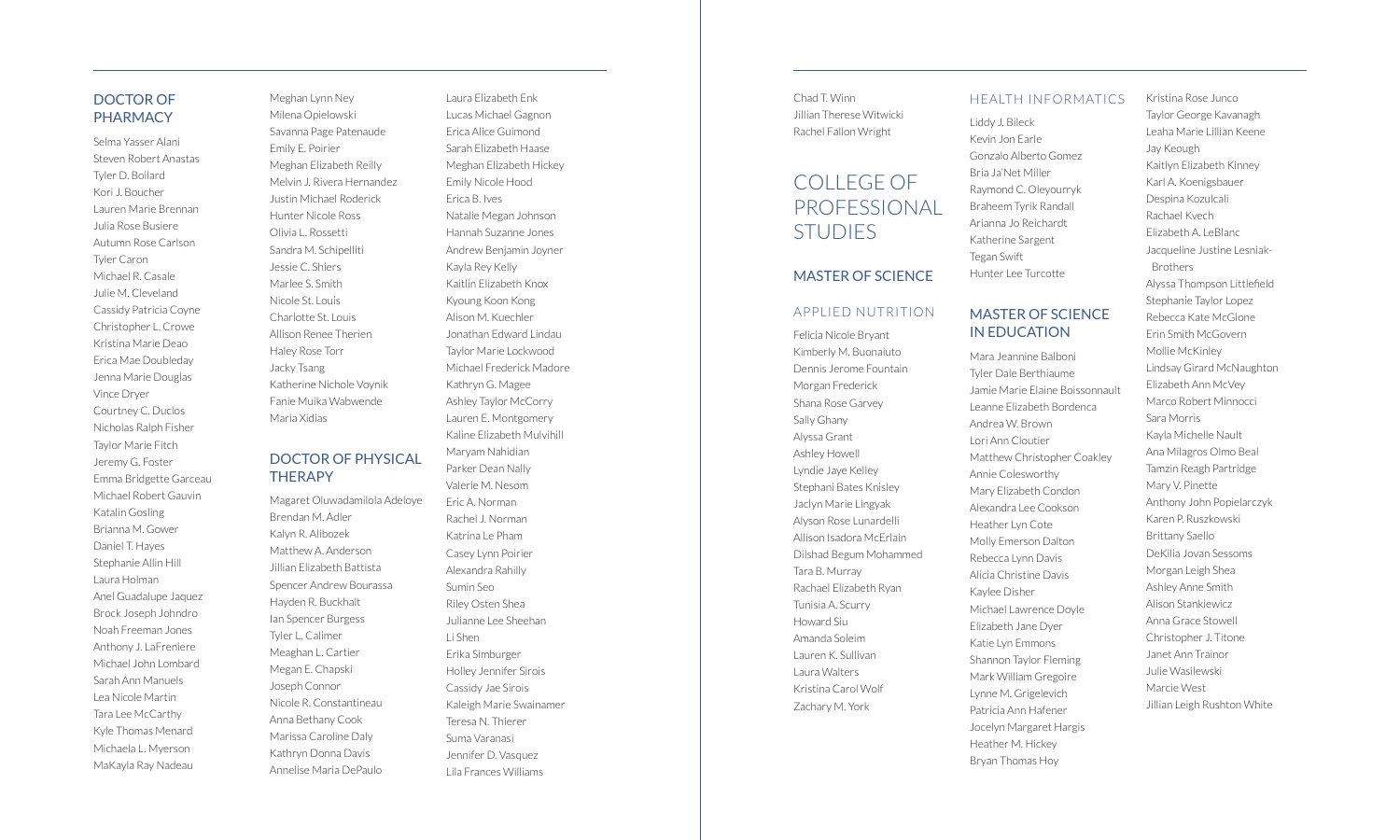#### MASTER OF **HEALTHCARE** ADMINISTRATION

Daniela M. Amieva Zachary Carter Keary Sibole

#### MASTER OF PUBLIC HEALTH

Hassan Boqorow Abdi Shahed Azzam Ahmed Abdullah Afolasade A. Adeyemo Rene Tarh Agbortarh Manal Abdelaziz Ahmed Linda Folashade Akanbi Ali Mamoon Alfalki Faisa Ali Marcia T. Almeida Alex Santiago Alvarez Nnamdi Chukwubuikem Aronu Halima Askar Peter M. Aziz Randy Benito Muna Bhandari Alexis Robyn Bly Alexandria Rose Bolton Celia Ann Butler Shelby Carney Maranda Kay Cimeno Chandler Mackenzie Ciuba Amy Janae Clark George Kodjo-Armah Cleland Chasity Collins Crystal Gail Cooper Katherine Marie Coulter Alison L. Daley Darby DeGross Tammy L. Diaz Victoria H. Dickson

Courtney Nicole Dillingham Samantha M. Dinsdale Jeffrey Charles Edgecomb Esther Jerome Ekang Jenna Rose Elerick Joshua Epps-Forst Wyatt Alan Eshleman Sarah Fisseha Dalilah N. Flores Alejandra Garcia-Ponce Michele Lynn Garza Aimee Renee Goyette Tatianna Lovette Hendren Sandra Xenia Herrera Elizabeth Anne Himes Karlie Kierstan Hoetzer Ellen Ashley Humphrey Jerry Chibuzo Ikpechukwu Gabrielle Rose Janovec Nichole Abby-Gayle Jowrey Meriem Karimi Perry Elizabeth Keller Gisselle Killian Shane Lamba Meghan Louise McGraw Larson Hayley Louise L'Heureux Megan Marie Lockwood Kasey L. Lott Danielle Marie Lower Ryan Christopher Lutrzykowski Kristen Mancini Samantha Ann Mancuso Deanna McMahon Alison Mary McMahon Neal E. Mecum Nihit N. Mehta Richard Anthony Meinking Sarah-Jane Morosko Megan Morse Brenton Charles Murphy Bridget Anne Murphy

Erin Nadeau Candice C. Ndubuike Michelle Angela Nicht Francisco Javier Noriega John Kofi Nuamah Sabrina Reyes Oasan Stella M. Obi-Ngene Phoebe Adhiambo Odhiambo Iola Aramide Elizabeth Oguneko Remiliza Ilao Oriondo Erin Marie Parra Viviana Elizabeth Parra Krishna Arun Patel Celeste Ellen Pierini Erica L. Previti Jennifer Marie Ramos Brittani Danielle Ray Atienne Jacques Redd Marsha-Gay R. Reynolds Christine Nicole Rickel Frank Jordan Roberts Pedro Saul Rodriguez Julia Louise Rowse Edgard Santiago Narvaez Khalid Jamal Mahmoud Sawalha Christin Jane Scott Emanoil Magdy Shafik Tekoa Shalom Katherine Sharp Paul J. Smith Paula M. Smith Kara Anne Snapp Iwona S. Spath Jordan Ashley Stamulis Diona L. Stoudmire Elizabeth Ann Sullivan Shanti Smitha Telikicherla Kandala Renee Diane Tinder Imrinder Singh Toor Tiffany Tu Celestina Chinyere Udeh

Alexander J. Vasa Urenna Amani Vielot Amar M. Vora Chamaine Washington Syed Owais Hussain Wasti Alyssa Welt Jennifer Ann Wheeler Marissa Louise White Jamila Aisha Whitt Jeannine Kaye Wooten

#### MASTER OF SOCIAL WORK

Amy J. Adams Brianna Albano-Niedzwieski Gladys Alcala Jessica Marie Sharp Alexander Abbey L. Baldarelli Jessica S. Best Wendy Hughes Boone Miranda Kay Borka Angela Sylvia Bragg Mariely Bravo Nia Michelle Brooks Sandra Flores Brown James Alan Buckey Alexis Lynne Burger Lisa Lynette Buttram Bridgett Cade Roberto Antonio Calderón Lauren Elizabeth Campbell Rebekah Ann Capen Alexandria Lee Carpenter Shaina Charles Michael Taylor Clagett Ashley Clark Donelle Carmen Oliver Clark Roshauna Collins Lindsey Catherine Coen Lindsey Ellen Cole

Maureen E. Collins Chrystine Marie Collins-Blums Erin E. Cox Alysha Nicole Crouse Naomi Renee Davis Karen Kramaric Dean Elizabeth DeAngelo Corrina Demore Casey Marie DeRossett Kathleen Danielle Joy Doyle Rebecca Marie Drietz Emily Rose Elliott Jessica Moon Ellison Samantha Ann Evans-Sharpton Sandra Ann Vila Fernandez Alison Feudo Cheryl Ann Figliolini Kiyeka N Gift Shaenen L. Gilpatrick Jessica House Gray Melissa Gulick Rachel Handler Kimberly A. Harmon Ciera Harris Kristen Elizabeth Hill Tracy Rose Hirst Andrew Joseph Hodge Gina Marie Holick Erica J. Holloway Katherine Charlotte Hopkins Joshua Robert Hurley Alexander Yettan Jacobs Keisha Samone Jacobs Karita Rochelle Jenkins Stephanie S. Jennings Tia Lynn Jeselskis Ashleigh Rose Johnston David Michael Karim Olivia Maria Kean Leslie Goulet Keenaghan Emerson Thomas Kelby

Ashlyn Marie Kelly Alexandria Alana Callioras Kerrigan Hillary A. Kimball-White Maria Lian King Amy Lynn Kiroy Justine Toni Labbe Jodie Minahan Lamirande Abigail Lowe Kimberly Ann MacDonald Ambershawn Jewel Marbury Cassandra Marshall Veronica R. Marshall-Bernard Daja Jean Martin Whitney McIntyre Regan Kate Miley Molly Alexandria Miller Carmen J. Mora Mercedes C. Morejon Jessica Morneault Yamile Ocasio Emily Alyssa O'Donnell Le'Kresia B. Outlaw Katie N. Parent Sarah M. Parks Chantilla Pichon Lori G. Power Deborah G. Randazzo Claudia C. Reasbeck Rachael Emily Anderson Rich Anne Elizabeth Riddle Elizabeth Renee Rioux Brooke Anne Rivard Kristina N. Robertson Virginia Caroline Hargett Rochelle Deborah Ann Rogers Theresa Jeanette-Batteen Rothermal Lianne Maxine Roux Robbie C. Rubet Nancy Pak San Antonio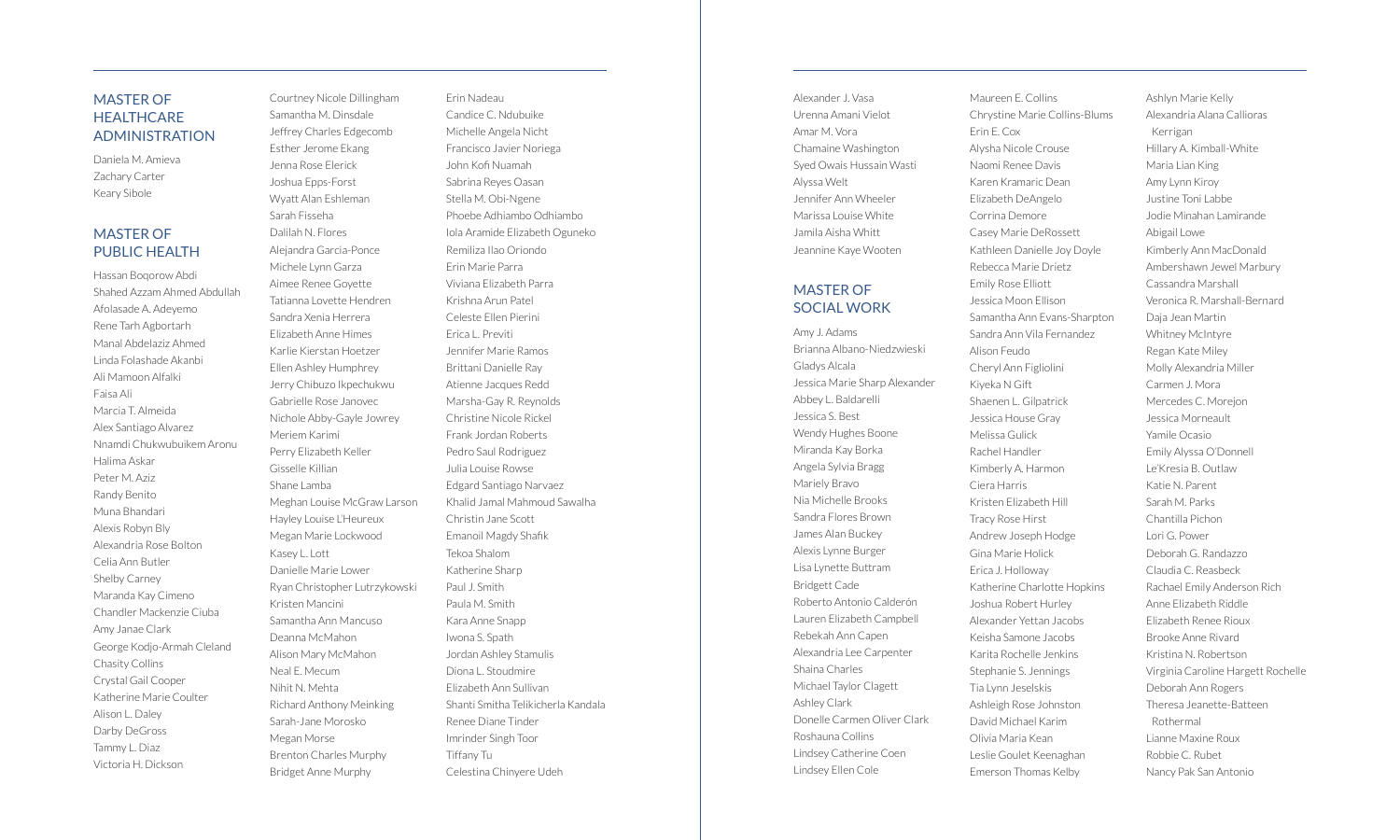Kie-Aire Savoy Samantha Scarfo Daniel G. Schwankl Megan M. Simmons Amylou Smith Haley Elizabeth Smith Sarah Gibson Smith Ginnipher Nik-ol' Spencer Suzanne Marie St.Pierre-Donovan Tasia Stewart Emily Beth Stover Brenda Allison Tame Robert Wendell Taylor Leah Marie Torello Olivia Rose Tryggestad Samantha Ellen Turner Jennifer Jane Turner Ruth Aziza Wansley Dentelle L. Warner Melissa Shoshana Weiner Susan A. Wheaton Cameron Irene White Stephanie Suanne Wigal Samantha J. Williams Kenya Dirae Williams Kai-Ley Wilson Herb Amanda N. Woodard Andrew Wyatt Mai Kou Xiong Cassey Michelle Yeager

#### **CERTIFICATE** OF ADVANCED GRADUATE STUDY

#### EDUCATION

Tanya Jean Adler Erin Mary Archibald Denise Arnauckas Timothy M. Baker

Tracy E. Bemis Gabriella E. Benitez Kristin Blume Jessica Bosco Lisa Orlando Bourassa Ellen Marie Breen Tyler Charles George Burdick Kristen W. Burke Gina Calandra Jaclyn A. Catanzaro Alex Rachael Caulfield Laura Marie Cloidt LisaMarie Collins Lauren L. Crum Jennifer Lynne Cyr Lauren Victoria DeLeo Bradford E. Devlin Jennifer Erin Donovan Craig Victor Drauschke Linda A. Dunn William Robert Edgerton Shannaedi Deanna El Fadili Rachel Louise Eleiott Celeste J. Elfstrom Jennifer Marie Evans Elizabeth Anne Ferry Denise C. Fitzsimmons John Lawrence Gage Laura Jean Giuliano Adam Paul Goad Brittany Greer Hager Jennifer Lee Harrison Ashley Marie Huckabone Bridget Mary Hughes Kathryn James Karolyn Linda Jordan Timothy Francis Kaliff Sara Marie Kulig Suzanne Lincoln Brittany ES Lind Roseanne F. Lombardi

Leslie Andrea López Alexandra Rose Loukas Kelly Macey Betty Makovoz Casey Lynn Manzolino Ashley Nicole Mariano Faith Marrano Lisa J. Martocchio James Michael Martocchio Michelle Elizabeth McCullough Michelle Amanda McDougall Kimberly Danielle McLeod Sean Watson McSweeny Steve D. Miller Patricia Newman Katharine Jane O'Meara Christen Papallo Trisha Pereira Maria Theresa Peterson Tracy Joan Phipps Susan Rappaport Christy Lynn Rich Victoria Rivera Jessica Ruskin Joshua Sanford Jacquelyn Irene Sawn Bethany Felicia Solury Meagan Elizabeth Soule Ronald Spears Benjamin Staines Gregory R. Stillman Molly Sullivan Haley Szuksta Mary Katherine Tanguay Kellei Irene Thompson Mary Elizabeth Tobey Samantha Louise Tukey Nicholas Francis Varanelli Lindsey A. Veiga Lauren Gray ViVenzio Caroline Madeline Wallace

Kathleen Cronin Wallace Matthew Bertrand Williams Peter S. Wilson Kaitlin Marie Zaidel Michelle Wood Zanauskas

#### DOCTOR OF EDUCATION

Bashar Farid Al Saadi Bobbi Lynn Avery Brenna Leigh Baker Andrew Michael Bard Daniel D. Barrancotta Elizabeth Heroux Bennert Tanya Renee Berfield Alicia Mary Bowman Michelle Ayotte Bragg Rachel Mary Brill-Lee Timothy Broadrick Jeffrey L. Brown Margaret Irving Brownlee Luke R. Callahan Leland Alton Caron Kimone Patricia Chambers Jessica Ann Clark Jennifer Lynn Cornell David Seth Cutler James Thomas Daley Robert Carlough Dawson Jennifer I. DeBurro Erik Anthony DeCicco David Andrew Dietz Erik Devon Dillon Kelly Ann Felton Rebecca Jane Fil Simone Patrice Flowers-Taylor Devon E. Fulford Kaycee Leigh Gnatowski Kelly Ann Gualtieri

Crystal LaShawn Harris Sandra Jeanette Hill-Glover William Major Johnson Christopher Brandon Jones Stacey Monique Jones Lee Dale F. Knapp Joscelin Jermaine Lockhart Andrea L. Briggs Logan Melissa Weber Lourenco Karen M. Maguire Peter D. Marano Catherine Ramos Marin Molly Mckechnie Dennis Barrington McKesey Courtney L. McLaughlin Monica Medina Todd Martin Medovich Nikki Lynn Mehrtens Jennifer Yaeko Mendicino Alyssa Nicole Mocharnuk Wallace Lee Moore Malik Muhammad Cory Munsey Sherri Lynn Nichols Karl O'Leary Ade Oni Wallace William Paseman Anne Elizabeth Pecor L Michelle Pinckney Stokes Kathleen Ann Provost Katherine Todd Race Cristina Dominguez Ramirez Anthony Lukas Redgrave Ashley Rae Salter Stanley F. Sampson Heather Lynn Saunders Rachel Elizabeth Seeber Conine Amy Puleo Sison Timothy M. Smolen

David Han

Donavon Patrick Soumas Matthew Speno Kimberly Lynn Stephens Sonja Anna Mae Stewart Autumn A. Vagtborg Straw Sean M. Sullivan Daveon James Swan Rebecca Nault Swasey Neil L. Trahan Ngo Tri Tran Sophia Lorraine Vasquez Scruggs Lamont Marquis Vines Emily Glista Whitmore Derek C. Whyte Megan Means Williams Jennifer Rose Woodward Michelle Diane Wright

# **COLLEGE** OF DENTAL MEDICINE

#### DOCTOR OF DENTAL **MEDICINE**

Sarah Afridi Brian Joseph Ahern Erick Leonardo Argueta Belal Assaedi Andrew M. Athanathious Jacqueline Lee Auger Goun Grace Bak Gino S. Barillas Shyanne Marie Barnes Anastasia A. Boutros Lauren E. Branscomb Andrew Taylor Bryant Peter Farr Christensen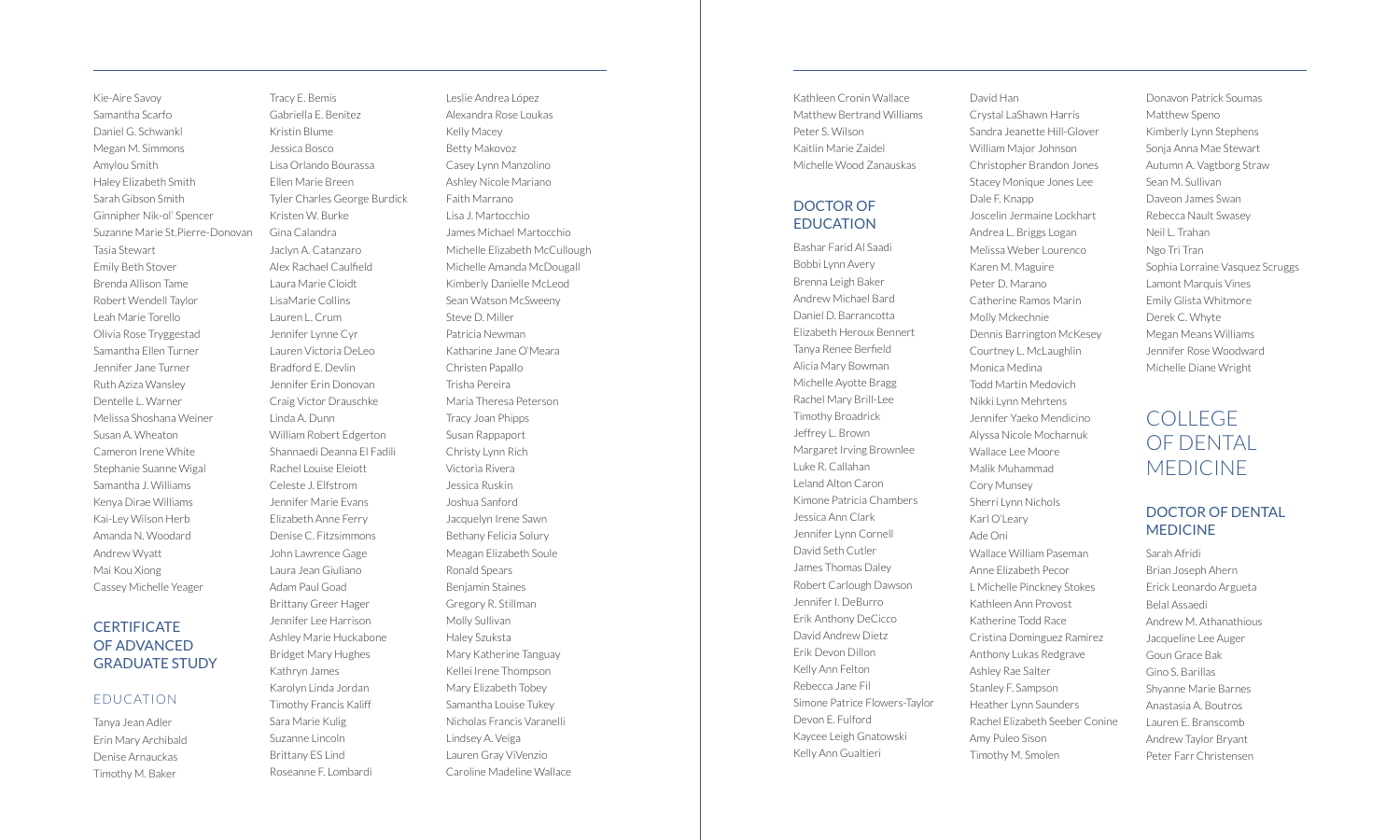Laura Clark Jessica Michelle Converse José Luis Cordoba Joan Annie Daniel Garrett Allen Anderson Finney Anna Elizabeth Forcey Jessica Lauren Guter Stephen E. Higgins Devon O. Hilliard Amber Elizabeth Hoffmeyer Michelle Valerie Hughes Dalena Thi Huynh Mark Anthony Rabon Iringan Lyric A. Jordan Katherine Elizabeth Lambert Ali Latif Emily Alcy Leach Jacob Grant Leavitt Samantha LeDuc Jonathan David Lee Elijah Lucas Leverett Adrian Hai Liu Meghan T. McAlary Mona Rasooly Meshkin Thomas P. Morgan Kerolos Nayrouz Nicole Elizabeth Nutter Jeniffer J. Paez Lia Palmacci Alexander Todd Parmater Sean P. Pierel Katelyn Marie Pierson Osama I. Potres Christopher Priest Patrick J. Randall Sofia E. Reagan Danielle Sherie Roberts Amal Samatar Komal Preet Kaur Sandhu Ivy Xiangyi Shen Katherine Anne Takacs

Kasey-Kalei Anne Tamashiro Michaela Tarnowicz Szwed Shaun Joseph Thomas Alexander M. Tooher Andrew Geoffrey Widdifield James E. Wrobel Zachariah Charles Wullbrandt Grace M. Yasewicz Nayda Roya Zakeri

# COLLEGE OF **OSTEOPATHIC** MEDICINE

#### DOCTOR OF **OSTEOPATHIC** MEDICINE

Elyse Ann Addonizio Raksha Adhikari Amaar S. Ahmad Humza Ahmed Noha Tasnia Ahmed Morgan L. Albert Lucy D. Algeo Melissa Francisca Allahua Dannielle Lynn Allen Lauren Arlene Altomare Kristofer Glynn Andrén Brett Andrew Armstrong Daniel Peter Auger David F. Bach Harrison Pierre Bai Hannah Gale Beachwood Annie Michel Beauregard Rachael L. Bednarz-Medeiros Vadim Belinschi Tirinder Bharaj

Catherine Victoria Bianco Maxwell Robert Blazon Idan Boussani Courtney Leigh Brann Hillary Pham Bui Kara Marie Button Sean Brian Byrne Beatrice Sue Byrne Cerise Justine Carey Victoria Ashley Caruso Ivy Chippendale Cass Catherine G. Cattley Kerbi Rae Cavanor Emily D. Certo Hsini Cindy Chu Matthew Louis Cloutier McCall Christie Cloward Ethan Gregory Collins Amy Leigh Courtney Ashley A. Cronkright Cassidy Tate Cunningham Ishbel Margaret Curry Allyson M. Daly Joseph E. Daniel Karin Darakananda Kaitlyn M. De Stefano James T. DeCourcey Kristin Marie DeMayo Evan Christopher Devanny Matthew Christopher DiMaria Shannon L. Donovan Michael Anthony Doyle Dori Drakhshandeh Daniel A. Drimer-Batca Hannah Britton Durant Ryan A. Dwosh Elisabeth Wallace Ekman Fides Angeli Elamparo Grace Catherine Ewing Cassandra Marie Farrell Dailen Marie Folkedahl

Jeremy Garneau Yasmin Ghandehari Erisa Gjinaj Tristan David Glenn Matthew David Gott Evangeline Clara Green Abraham J. Halstein Bryar Robert Hansen Carl Richard Hanson Abigail Margaret Hatch Sara Nicole Heard Douglas W. Herrett Emily Ruth Hill Devin Michael Hoover Cathleen Huang Sheila W. Ip Sujaay Hari Jagannathan Mark Jens William A. Karalis Mark Anthony Kassab Ananna N. Kazi Sarosh Khan Matthew J. Kilroe Jennifer L. Kirsch Laura Olivia Knapik Hillary Sage Landsman Bethany Michelle Laquidara Benjamin Nicholas Anton Larsen Jacob F. Laser Janet E. Lavrich Monika Lewkowicz Jenny Liang Sean Steven Lombard Vincent Joseph Martello Matthew Mashayekhi Anna Parkhurst McLean Wilson Mei Lindsay B. Mello Lindsey T. Millen Carl John Minnerath

Matthew Mark Mizzoni Alexandra Moran Ramasamy Muthuraman Alay Parul Nanavati Aastha Narula David Nicholas Christian David Noblett Thomas William Noll Mark David Oliver Thomas P. Oram Nicole Frances Parentela Bora Park Jai Kaushik Patel Darshit J. Patel Rutvi Patel Shama Patel Vandan Patel Riddhi Patel Roshan Dipak Patel Olivia Plato Patsos Jesse M. Peery Valerie Jean Pendleton Samantha T. Pendleton Benjamin Ambrose Peterson Samuel Matthias Pettit Katie Jean Polakowski Matthew D. Postolowski Karissa M. Rajagopal Rohan Prakash Rau Aashar Raza Ellen Marie Reidy Morgan Christine Reynolds Colby Patrick Rondeau Joanna M. Sajdlowska Nityasri Preethi Sankar Katherine Anne Seibel Matthew C. Senno Rushi D. Shah Frederique Ana Sirois Lester Sit

Matthew Adam Slitzky Andrew Jonathan Smith-Freedman Brett E. Stark Courtney Madelon Stern Steven Albin Suchacz Patrick Vincent Taggart Emily Jill Tamimie Caoxin Tang Madison Tippetts Brandon Justin Toll Ashley C. Tracy Hope Turner Varun Krishna Vadlapatla Jacob Van Vorst Kassidy Renee Veasaw ToQuynh Thuy Vu Jackson Riley Waldrip Madeleine Phillips Whitaker Caleb Michael Winn Maitland Blue Wiren Jenna L. Wozer Lyman Wu Craig Vincent Yanuszeski Indigo Deme Yeager

This Commencement program is intended for unofficial use only. It may not be used for legal purposes or for proof of the University's granting of degree to, or receipt of diploma by, any individual named herein. Contents of this publication reflect information available at or before the time of printing. Student names listed in this program reflect our best understanding, at the time of printing, of those students who completed all course requirements to graduate.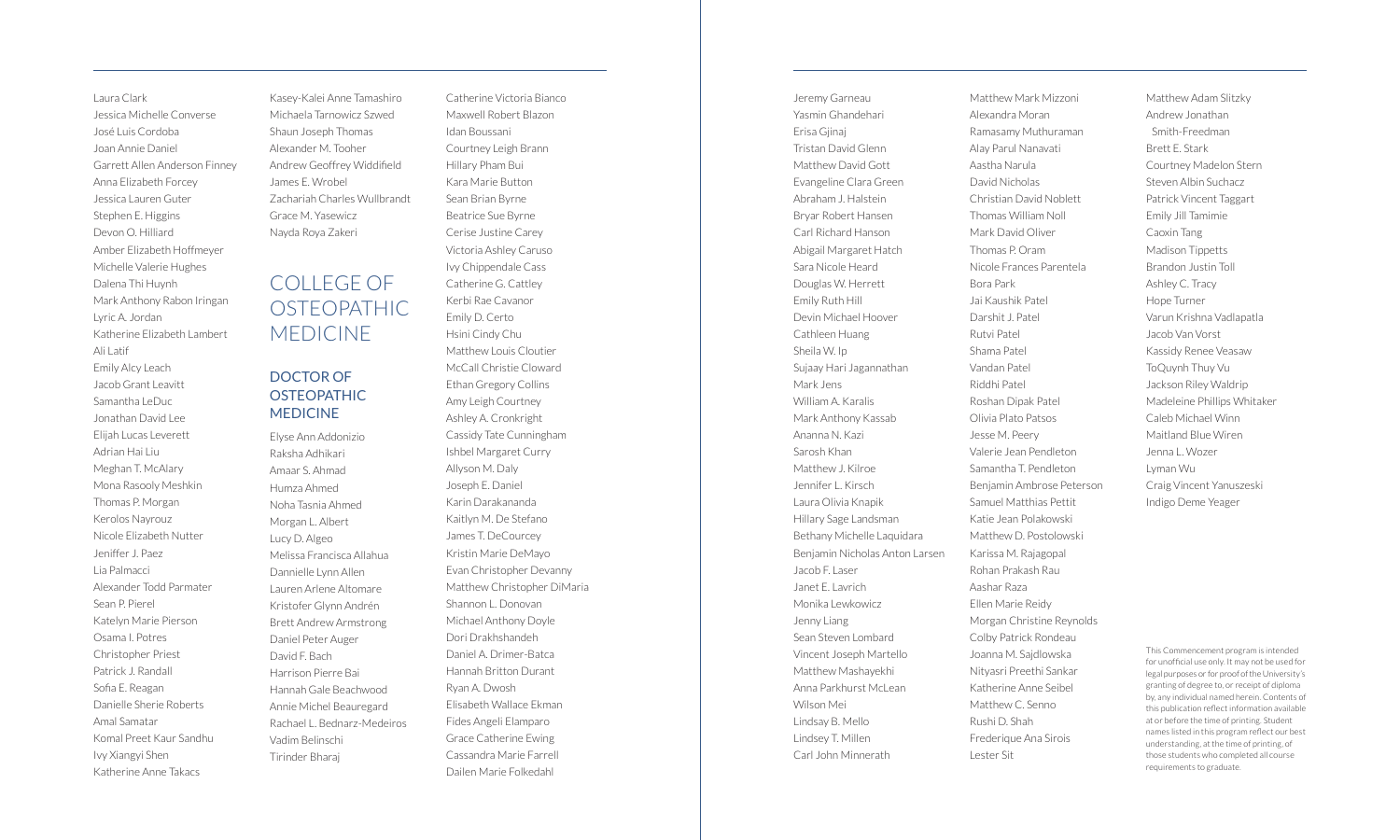# BOARD OF TRUSTEES

#### **OFFICERS**

Dan McCormack, MBA, *Chair* Regen Gallagher '95, D.O. '99, MBA, *Vice-Chair* Diane Collins Field '81, '85, *Treasurer* David Barber, *Secretary*

#### TRUSTEES EMERITI

Vincent E. Furey Jr. Robert McAfee, M.D.

#### MEMBERS

David L. Anderson, Ph.D. Louise Bowditch, J.D., M.A. Jim Brady Ralph de Chabert '69, M.A.T., M.H.R.O.D., Ed.D. Calen B. Colby, PE Brenda Garrand, M.A. Jean Ginn Marvin, M.A. Fran Girard Mark Haley, J.D. Katherine Heer '90, D.M.D. James D. Herbert, Ph.D., President (ex-officio) Mason "Skip" Irving III, MBA Brock Johndro, *Student Trustee* Marge Kilkelly, M.S Story Landis, Ph.D. George M. Locarno '70, LL.M., CPA, J.D. Mark Malone, CCIM Julie Mostov, Ph.D. Kaitlyn Quirk, *Student Trustee* Ford S. Reiche, J.D. Justin H. Schair, MBA Stephen C. Shannon, D.O., M.P.H. Kinna Thakarar, D.O., M.P.H. Cheri Walker, CPA Krystal Willliams, J.D., MBA

# SENIOR ADMINISTRATION

James D. Herbert, Ph.D. *President* Karen T. Pardue, Ph.D., M.S., RN, CNE, ANEF. *Provost*

Nicole Trufant, CPA *Senior Vice President of Finance and Administratio*n

#### VICE PRESIDENTS

Ellen G. Beaulieu, Ed.D., M.P.H. *Vice President for Strategy and Communications*

Jennifer I. DeBurro, M.Ed. *Vice President of Student Affairs and Dean of Students*

Alicia Fereday, MBA *Vice President for Institutional Advancement*

*Vice President for Global Affairs*

Scott E. Steinberg, MBA *Vice President of University Admissions*

Alan Thibeault *Vice President for University Operations*

John Tumiel, M.A. OTR/L *Vice President for Board Relations and Senior Advisor to the President*

#### COLLEGE DEANS

Jane E. Carreiro, D.O. *Dean of the College of Osteopathic Medicine and Vice President for Health Affairs*

Nicole Kimmes, D.D.S. *Interim Dean of the College of Dental Medicine*

Sally McCormack Tutt, PT, D.P.T., M.P.H., Ed.D *Interim Dean of the Westbrook College of Health Professions*

Jonathan Millen, Ph.D. *Dean of the College of Arts and Sciences*

Beth Taylor-Nolan, Ed.D. *Dean of the College of Professional Studies*

Anouar Majid, Ph.D.